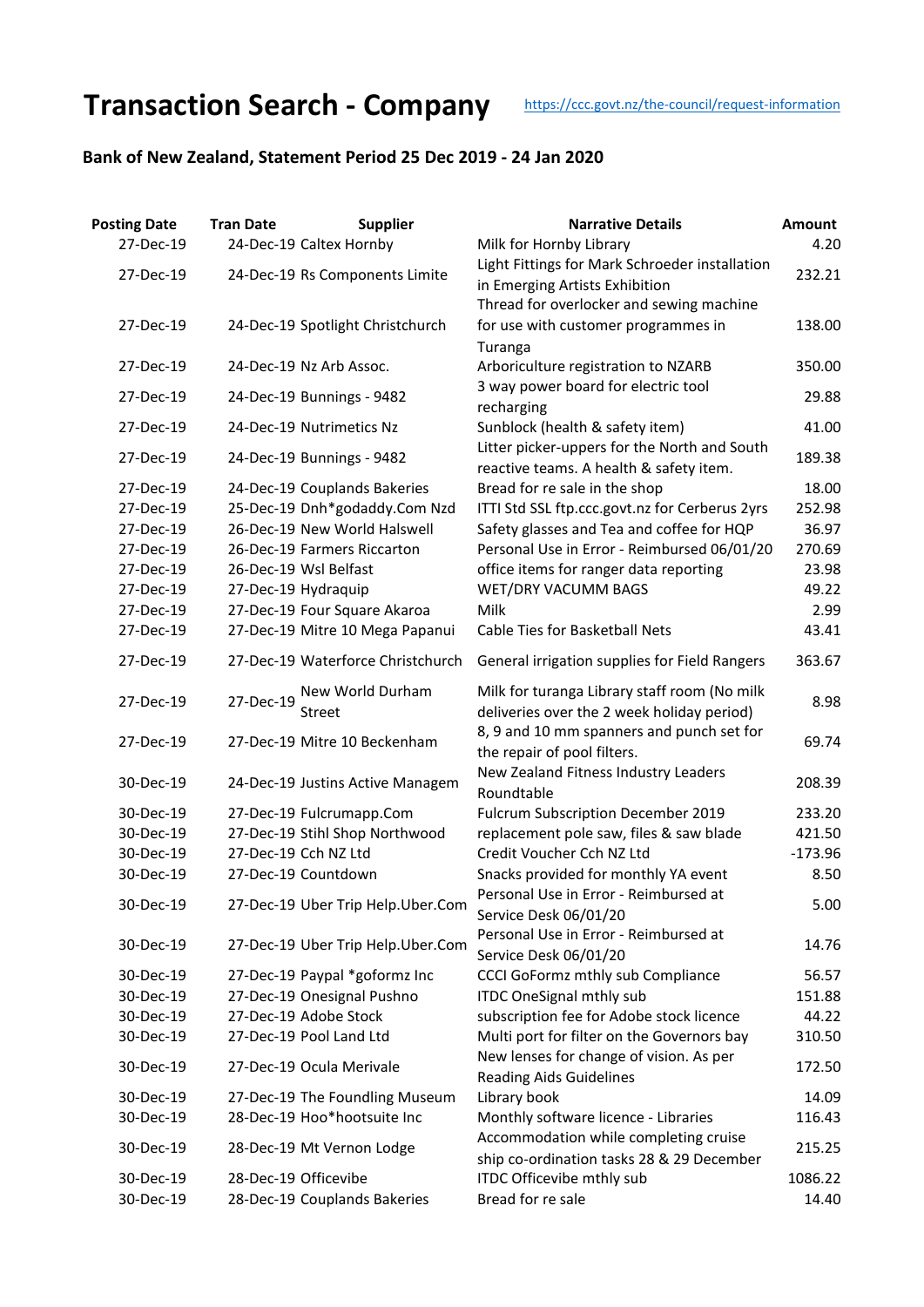| 30-Dec-19  |                   | 28-Dec-19 New World Prestons     | Milk for re sale                            | 36.88    |
|------------|-------------------|----------------------------------|---------------------------------------------|----------|
| 30-Dec-19  |                   | 29-Dec-19 Bunnings - 9482        | <b>WINDOW BLIND SC13</b>                    | 38.23    |
| 30-Dec-19  |                   | 29-Dec-19 Four Square Akaroa     | Hand soap for Gaiety Toilets Akaroa.        | 9.96     |
| 30-Dec-19  |                   | 29-Dec-19 Twl 128 Hornby         | <b>Games for Parklands</b>                  | 32.00    |
| 30-Dec-19  |                   | 29-Dec-19 Ecodrop Metro          | Dump fees                                   | 16.19    |
| 30-Dec-19  |                   | 29-Dec-19 New World Prestons     | Milk for re sale in the shop                | 44.64    |
| 30-Dec-19  | 30-Dec-19 A 2 Z   |                                  | <b>XMAS KIDS ACTIVITIY ITEMS</b>            | 56.10    |
| 30-Dec-19  |                   | 30-Dec-19 Bike Barn Homebase     | <b>GO CART TYRES</b>                        | 79.94    |
| 30-Dec-19  |                   | 30-Dec-19 New World Halswell     | <b>Energizer batteries</b>                  | 21.99    |
|            |                   |                                  | New ball cocks for balance tanks at         |          |
| 30-Dec-19  |                   | 30-Dec-19 Mitre 10 Mega Hornby   | Woodham park pool and Spencer park. and     | 114.73   |
|            |                   |                                  | set of pliers.                              |          |
|            |                   | Payment - Personal -             |                                             |          |
| 30-Dec-19  | 30-Dec-19         | Payment - Thank You              | Payment - Personal Payment - Thank You      | $-15.00$ |
| 30-Dec-19  |                   | 30-Dec-19 Garden Box             | Topsoil for lawn                            | 20.00    |
|            |                   | New World Durham                 | New Years Eve 2019 - Event Consumables -    |          |
| 30-Dec-19  | 30-Dec-19         | <b>Street</b>                    | Staff meals and breaks                      | 106.29   |
|            |                   |                                  | New Years Eve 2019 - Event Consumables -    |          |
| 30-Dec-19  |                   | 30-Dec-19 Twl 175 South City     | Staff meals/snacks for breaks               | 187.54   |
| 31-Dec-19  |                   | 30-Dec-19 Bunnings - 9482        | LARGER ROLLER BLIND COST                    | 12.75    |
| 31-Dec-19  |                   | 30-Dec-19 Caltex Hornby          | Milk for Hornby Library staff room          | 8.19     |
| 31-Dec-19  |                   | 30-Dec-19 Bunnings - 9482        | shower caddies                              | 21.00    |
| 31-Dec-19  |                   | 30-Dec-19 Bunnings - 9476        | Okains misc maintenance items               | 92.49    |
| 31-Dec-19  |                   | 30-Dec-19 Nz Safety Blackwoods   | UV safety glasses for CPS                   | 93.27    |
|            |                   |                                  | Milk for turanga staff room (No milk        |          |
| 31-Dec-19  |                   | 30-Dec-19 Paknsave Moorhouse     | deliveries over the 2 week holiday period)  | 20.94    |
|            |                   |                                  | 305mm duct for repairs to pioneer wave      |          |
| 31-Dec-19  |                   | 30-Dec-19 Hcd Christchurch       | machine.                                    | 51.97    |
|            |                   | Mitre 10 Mega                    |                                             |          |
| 31-Dec-19  | 30-Dec-19         | Ferrymead                        | Plants section guillaume                    | 77.91    |
|            |                   |                                  |                                             |          |
| 31-Dec-19  |                   | 30-Dec-19 Whitcoulls Thepalms 47 | 2020 office diary                           | 6.99     |
| 31-Dec-19  |                   | 30-Dec-19 Couplands Bakeries     | Bread for re sale in the shop               | 14.40    |
| 31-Dec-19  |                   | 31-Dec-19 Twl 123 Eastgate       | Summertime Reading Riverside market         | 211.98   |
| 31-Dec-19  |                   | 31-Dec-19 Central Innovation     | <b>ITCC ArchiCAD mthly sub</b>              | 339.25   |
|            |                   | Mitre 10 Mega                    |                                             |          |
| 31-Dec-19  | 31-Dec-19         | Ferrymead                        | Erica and calluna propagation plants        | 150.61   |
| 31-Dec-19  | 31-Dec-19 Kiwigas |                                  | Park BBQ gas bottle swap                    | 32.97    |
| 31-Dec-19  | 31-Dec-19 Kiwigas |                                  | Park BBQ gas bottle swap                    | 98.91    |
| 31-Dec-19  |                   | 31-Dec-19 New World Prestons     | Milk for re sale in the shop                | 48.09    |
| $3-Jan-20$ | 30-Dec-19 Goformz |                                  | <b>ITCC GoFormz mthly sub Health</b>        | 115.28   |
| 3-Jan-20   |                   | 30-Dec-19 Runscope.Com           | ITII Runscope 2020-01 mthly sub             | 120.91   |
|            |                   | Dominos Pizza -                  | New Years Eve 2019 - Event Consumables -    |          |
| 3-Jan-20   | 30-Dec-19         | Addington                        | Staff meals                                 | 55.00    |
|            |                   |                                  | <b>Irrigation Equipment for Styx Living</b> |          |
| $3-Jan-20$ |                   | 31-Dec-19 Bunnings - 9482        | laboratory Trust Planting Maintenance       | 68.89    |
| $3-Jan-20$ |                   | 31-Dec-19 Wilson Parking         | Parking for offsite event                   | 7.60     |
| $3-Jan-20$ |                   | 31-Dec-19 Facebk *vqshjp2t62     | <b>Facebook Marketing Campaigns</b>         | 608.53   |
|            |                   |                                  | Consultation and treatment vet fee for      |          |
| $3-Jan-20$ |                   | 31-Dec-19 Avonside Wainoni Vet   | injured impounded dog                       | 143.30   |
| $3-Jan-20$ |                   | 31-Dec-19 Facebk *auxv8q68v2     | Facebook boost for public programme         | 70.00    |
| $3-Jan-20$ |                   | 31-Dec-19 Mitre 10 Beckenham     | Wasp spray for animal pest team             | 46.97    |
|            |                   |                                  |                                             |          |
| $3-Jan-20$ |                   | 31-Dec-19 Bp Connect Marshlands  | Milk for BLFP                               | 9.00     |
| 3-Jan-20   |                   | 31-Dec-19 Facebk *q5tdpqsmr2     | Facebook promotions - various               | 36.40    |
|            |                   |                                  |                                             |          |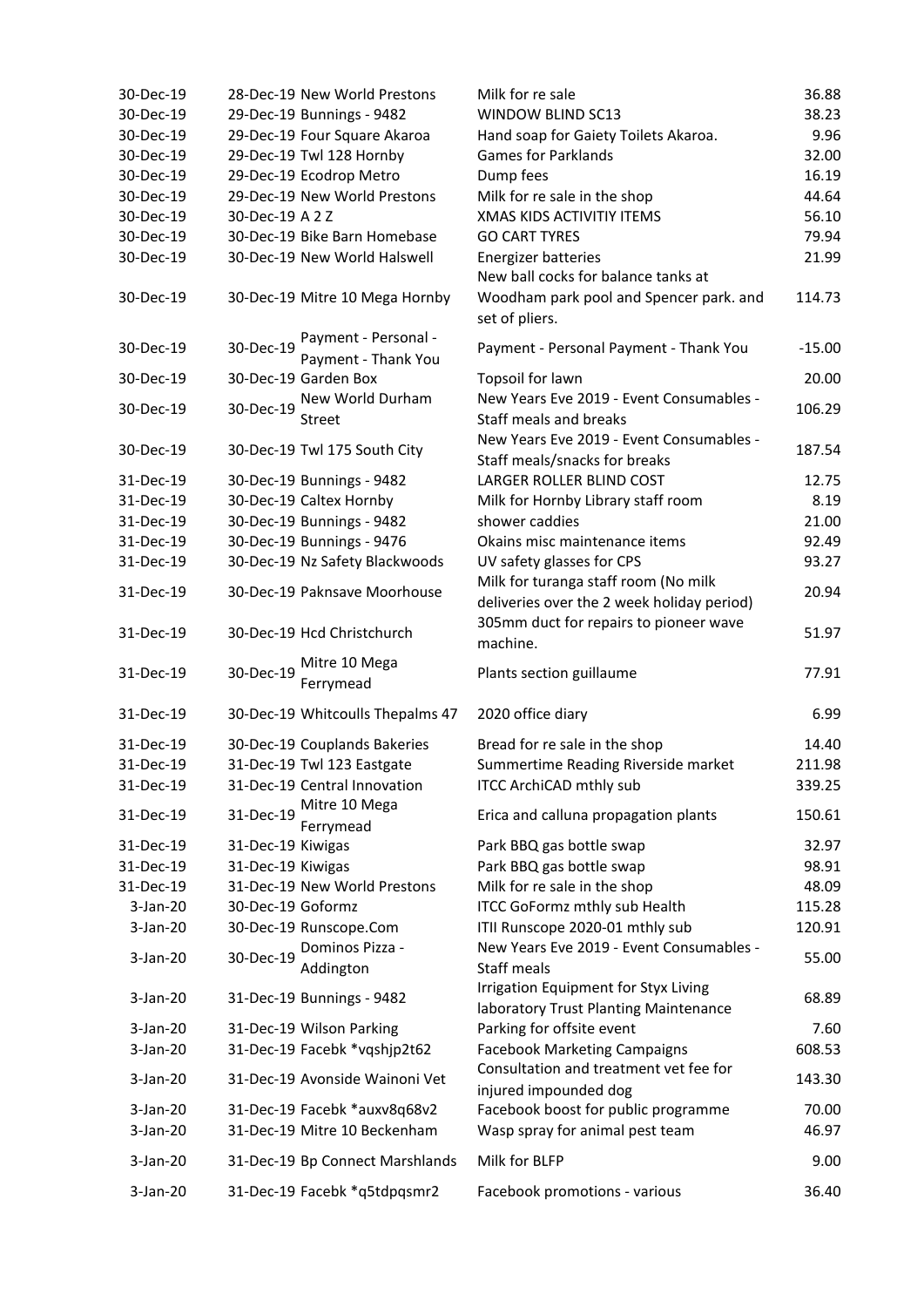| $3-Jan-20$  | 31-Dec-19 Facebk *5lrfvpwys2           | <b>Facebook Promotion - Various events</b><br>November                               | 195.02 |
|-------------|----------------------------------------|--------------------------------------------------------------------------------------|--------|
| $3-Jan-20$  | 31-Dec-19 Couplands Bakeries           | Bread for re sale in the shop                                                        | 21.60  |
| $3-Jan-20$  | 1-Jan-20 Bunnings - 9482               | TARP PEGS RIVITS LOK NUTS                                                            | 288.54 |
| $3-Jan-20$  | 1-Jan-20 Digitalriver Ireland          | VMare Pro for Linux and Windows, ESD                                                 | 413.72 |
| 3-Jan-20    | 1-Jan-20 Addressfinder By Ablet        | Monthly software licence - Libraries                                                 | 149.50 |
| $3-Jan-20$  | 1-Jan-20 Fulcrumapp.Com                | Supply of data capture tool CWW assets                                               | 927.10 |
| 3-Jan-20    | 1-Jan-20 Fulcrumapp.Com                | Data collection software monthly account<br>for District Planning                    | 57.95  |
| $3-Jan-20$  | 1-Jan-20 Google New Zealand Ltd        | Google cloud platform fee for SmartView.                                             | 182.94 |
| 3-Jan-20    | 1-Jan-20 Facebk *ksr7vqnsp2            | Travel information posted on Facebook                                                | 27.34  |
| $3-Jan-20$  | 1-Jan-20 Couplands Bakeries            | Bread for re sale in the shop                                                        | 22.80  |
| 3-Jan-20    | 1-Jan-20 Twl 181 Belfast               | DVD's for Lodge movies                                                               | 49.98  |
| $3$ -Jan-20 | 1-Jan-20 New World Prestons            | Milk for re sale in the shop                                                         | 51.54  |
| $3-Jan-20$  | 2-Jan-20 Nightlife Music               | Jellie Park monthly nightlife fees                                                   | 343.54 |
| $3-Jan-20$  | 2-Jan-20 Nightlife Music               | Pioneer monthly nightlife fees                                                       | 343.54 |
| $3-Jan-20$  | 2-Jan-20 Nightlife Music               | QEII nightlife monthly fees                                                          | 437.23 |
| $3-Jan-20$  | 2-Jan-20 Mitre 10 Mega Papanui         | knapsack for weedspraying                                                            | 89.98  |
| 3-Jan-20    | Unichem Cashel<br>3-Jan-20             | sun block for outside BG staff                                                       | 17.99  |
|             | Pharmacy                               |                                                                                      |        |
| 3-Jan-20    | 3-Jan-20 New World Halswell            | Milk for staffroom                                                                   | 7.17   |
| 3-Jan-20    | 3-Jan-20 Mitre 10 Mega Hornby          | screws, tape and glue for the repair of the<br>fan in the wave machine at Pioneer    | 25.61  |
| $3-Jan-20$  | 3-Jan-20 Timely Limited                | Timely monthly booking system                                                        | 40.25  |
| 3-Jan-20    | 3-Jan-20 New World Prestons            | <b>Batteries for tv remotes</b>                                                      | 11.99  |
| $3$ -Jan-20 | 3-Jan-20 New World Prestons            | Milk for re sale in the shop                                                         | 45.96  |
| $6$ -Jan-20 | 2-Jan-20 Glo.Com                       | Online training portal                                                               | 27.55  |
| $6$ -Jan-20 | 2-Jan-20 Msft *                        | Monthly Microsoft365 sub - LCs                                                       | 3.62   |
| $6$ -Jan-20 | 3-Jan-20 Bunnings - 9476               | <b>Irrigation Equipment for Styx Living</b><br>laboratory Trust Planting Maintenance | 49.92  |
| $6$ -Jan-20 | 3-Jan-20 Twl 123 Eastgate              | Pot and soil for an office plant.                                                    | 23.50  |
| $6$ -Jan-20 | 3-Jan-20 Amazon Web Services           | Hosting service fee for various Smart<br>Christchurch projects.                      | 111.19 |
| $6$ -Jan-20 | 3-Jan-20 Bunnings - 9476               | <b>Toilet Flush Valves</b>                                                           | 111.00 |
| $6$ -Jan-20 | 3-Jan-20 Bunnings - 9476               | <b>Toilet Cistern</b>                                                                | 125.00 |
| $6$ -Jan-20 | 3-Jan-20 Html Email Check              | ITII htmlemailcheck 2020-01 mthly sub                                                | 23.02  |
| $6$ -Jan-20 | 3-Jan-20 Nz Safety Blackwoods          | Contact spray for 2 way radio charging bay                                           | 24.89  |
| $6$ -Jan-20 | 3-Jan-20 Couplands Bakeries            | Bread for re sale in the shop                                                        | 18.00  |
| $6$ -Jan-20 | 4-Jan-20 Couplands Bakeries            | <b>BREAD</b>                                                                         | 12.00  |
| $6$ -Jan-20 | 4-Jan-20 New World Prestons            | <b>MILK</b>                                                                          | 22.32  |
| $6$ -Jan-20 | 4-Jan-20 Bunnings - 9482               | VAC HEAD FOR PADDLING POOL<br>Hire of Mower for Styx Living Laboratory               | 31.99  |
| $6$ -Jan-20 | 4-Jan-20 Smiths Hire                   | <b>Trust Community Planting Maintenance</b><br>Project                               | 77.00  |
| $6$ -Jan-20 | 4-Jan-20 New World Halswell            | Cleaning products for Halswell Quarry park<br>staff quarters                         | 7.98   |
| $6$ -Jan-20 | 5-Jan-20 Countdown                     | Books to hang story bags                                                             | 14.40  |
| $6$ -Jan-20 | 5-Jan-20 Ecodrop Metro                 | Dump fees                                                                            | 21.59  |
| $6$ -Jan-20 | Mitre 10 Mega<br>5-Jan-20<br>Ferrymead | Items purchased for shelter maintenance                                              | 79.89  |
| $6$ -Jan-20 | 5-Jan-20 Bunnings - 9482               | Hose fitting                                                                         | 5.98   |
| $6$ -Jan-20 | 5-Jan-20 Countdown                     | Milk for re sale in the shop                                                         | 19.74  |
| $6$ -Jan-20 | 5-Jan-20 Twl 181 Belfast               | Assorted items for kids activities                                                   | 84.89  |
| $6$ -Jan-20 | 6-Jan-20 Twl 123 Eastgate              | Shower curtain replacements for units                                                | 24.00  |
|             |                                        |                                                                                      |        |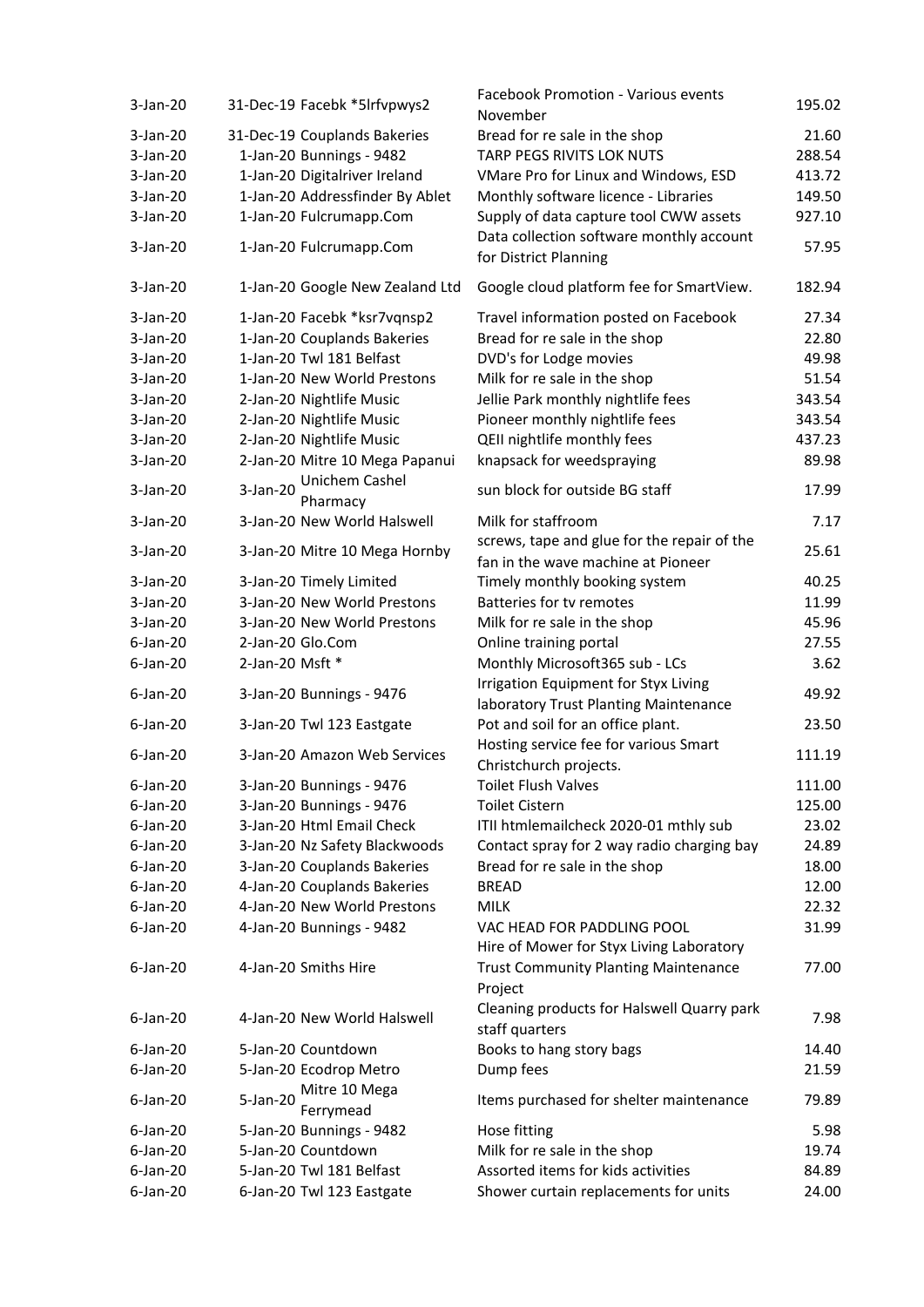| $6$ -Jan-20 |             | 6-Jan-20 Mitre 10 Beckenham                    | Self vulcanising repair tape (Tennant<br>scrubber hose)                                     | 39.40     |
|-------------|-------------|------------------------------------------------|---------------------------------------------------------------------------------------------|-----------|
| $6$ -Jan-20 | $6$ -Jan-20 | Payment - Personal -<br>Payment - Thank You    | Payment - Personal Payment - Thank You                                                      | $-270.69$ |
| $6$ -Jan-20 |             | 6-Jan-20 Akaroa Adventure Centre Box of Stamps |                                                                                             | 130.00    |
| $6$ -Jan-20 |             | 6-Jan-20 Pak N Save Riccarton                  | Kitchen supplies for Mona Vale                                                              | 46.35     |
| $6$ -Jan-20 |             | 6-Jan-20 Nz Hardware Ltd                       | New straps for baby change tables at Taiora<br>QEII                                         | 154.13    |
| $6$ -Jan-20 |             | 6-Jan-20 New World Prestons                    | Milk for re sale in the shop                                                                | 17.10     |
| 7-Jan-20    |             | 5-Jan-20 Fulcrumapp.Com                        | Fee for fulcrum users for data collection<br>Biannual Flickr sub Attached screenshot of     | 175.48    |
| 7-Jan-20    |             | 5-Jan-20 Flickr Pro 2 Years                    | renewal confirmation and also renewal<br>email from FLICKR                                  | 153.90    |
| 7-Jan-20    |             | 6-Jan-20 Caltex Hornby                         | Milk for Hornby Library staff room                                                          | 10.19     |
| 7-Jan-20    |             | 6-Jan-20 Saecowilson - Christch                | In House Maintenance - WO                                                                   | 77.99     |
| 7-Jan-20    |             | 6-Jan-20 Bunnings - 9476                       | Cement for Denton Oval curb fix                                                             | 33.84     |
| 7-Jan-20    |             | 6-Jan-20 Central Park                          | Parking at Riverside Market for the Library                                                 | 3.15      |
|             |             |                                                | Pop Up for SUmmertime Reading                                                               |           |
| 7-Jan-20    |             | 6-Jan-20 Nz Safety Blackwoods                  | park staff sun protection gear<br>health and safety item for rangers sun                    | 30.93     |
| 7-Jan-20    |             | 6-Jan-20 Leather Direct Ltd                    | protection                                                                                  | 145.00    |
| 7-Jan-20    |             | 6-Jan-20 Couplands Bakeries                    | Bread for re sale in the shop                                                               | 9.60      |
| 7-Jan-20    |             | 6-Jan-20 Kmart - Shirley                       | Assorted items for kids activities                                                          | 45.00     |
| 7-Jan-20    |             | 6-Jan-20 Bunnings - 9482                       | counter sunk screws for beach retaining wall                                                | 23.13     |
| 7-Jan-20    |             | 7-Jan-20 Express Couriers Ltd                  | return of incorrectly dispatched sprinkler<br>heads                                         | 10.33     |
| 7-Jan-20    |             | 7-Jan-20 Twl 175 South City                    | Summertime Reading - Bases for Gazebo                                                       | 44.85     |
| 7-Jan-20    |             | 7-Jan-20 Rubber Stamps                         | Rubber stamps for Bindery and Content<br>Postage & packaging for sending out                | 200.00    |
| 7-Jan-20    |             | 7-Jan-20 Paper Plus South City                 | Summertime Reading Social Media                                                             | 9.00      |
|             |             |                                                | Competition prize to winner                                                                 |           |
|             |             |                                                | Replacement copy of The Press newspaper                                                     |           |
| 7-Jan-20    |             | 7-Jan-20 Countdown                             | for customers to read as the library one had<br>not been delivered                          | 2.70      |
| 7-Jan-20    |             | 7-Jan-20 Countdown                             | Milk for the staffroom as no deliveries have                                                | 6.36      |
|             |             |                                                | been scheduled for New Brighton library.                                                    |           |
| 7-Jan-20    |             | 7-Jan-20 The Warehouse Online                  | 21 Sunscreen tubes for Survey team vehicles<br>Tools for water work - large pliers and pipe | 244.00    |
| 7-Jan-20    |             | 7-Jan-20 Mitre 10 Beckenham                    | wrench                                                                                      | 57.47     |
| 7-Jan-20    |             | 7-Jan-20 Caltex Redwood                        | milk for Redwood staff                                                                      | 7.98      |
| 7-Jan-20    |             | 7-Jan-20 Mitre 10 Beckenham                    | Pruning saws x 2 plus hose fitting                                                          | 81.95     |
| 7-Jan-20    |             | 7-Jan-20 Beaurepairesn413e                     | puncture repair                                                                             | 40.00     |
| 7-Jan-20    |             | 7-Jan-20 Fresh Choice Parklands                | Milk - delivery did not come in time                                                        | 3.75      |
| 8-Jan-20    |             | 6-Jan-20 Spotify P0e202c133                    | Music Licence for the Christchurch Art<br>Gallery                                           | 14.99     |
|             |             |                                                | <b>Registration to attend Engineers</b>                                                     |           |
| 8-Jan-20    |             | 6-Jan-20 Ipwea Nz                              | Representative & Contractor's<br>Representative workshop                                    | 1604.25   |
| 8-Jan-20    |             | 6-Jan-20 Booking.Com Bv                        | Booking.com commission                                                                      | 100.46    |
| 8-Jan-20    |             | 6-Jan-20 Booking.Com Bv                        | Booking.com commission                                                                      | 233.59    |
|             |             | Bridon New Zealand -                           | Chain plus links for bollards (McMahon                                                      |           |
| 8-Jan-20    | 7-Jan-20    | Chch                                           | entrance) - PARKS expense                                                                   | 213.21    |
| 8-Jan-20    |             | 7-Jan-20 Wilson Parking                        | Parking for external event                                                                  | 5.60      |
| 8-Jan-20    |             | 7-Jan-20 Createsend.Com Ema                    | Email Newsletter Campaign fees for Halswell-<br>Hornby-Riccarton Community News.            | 10.89     |
|             |             |                                                |                                                                                             |           |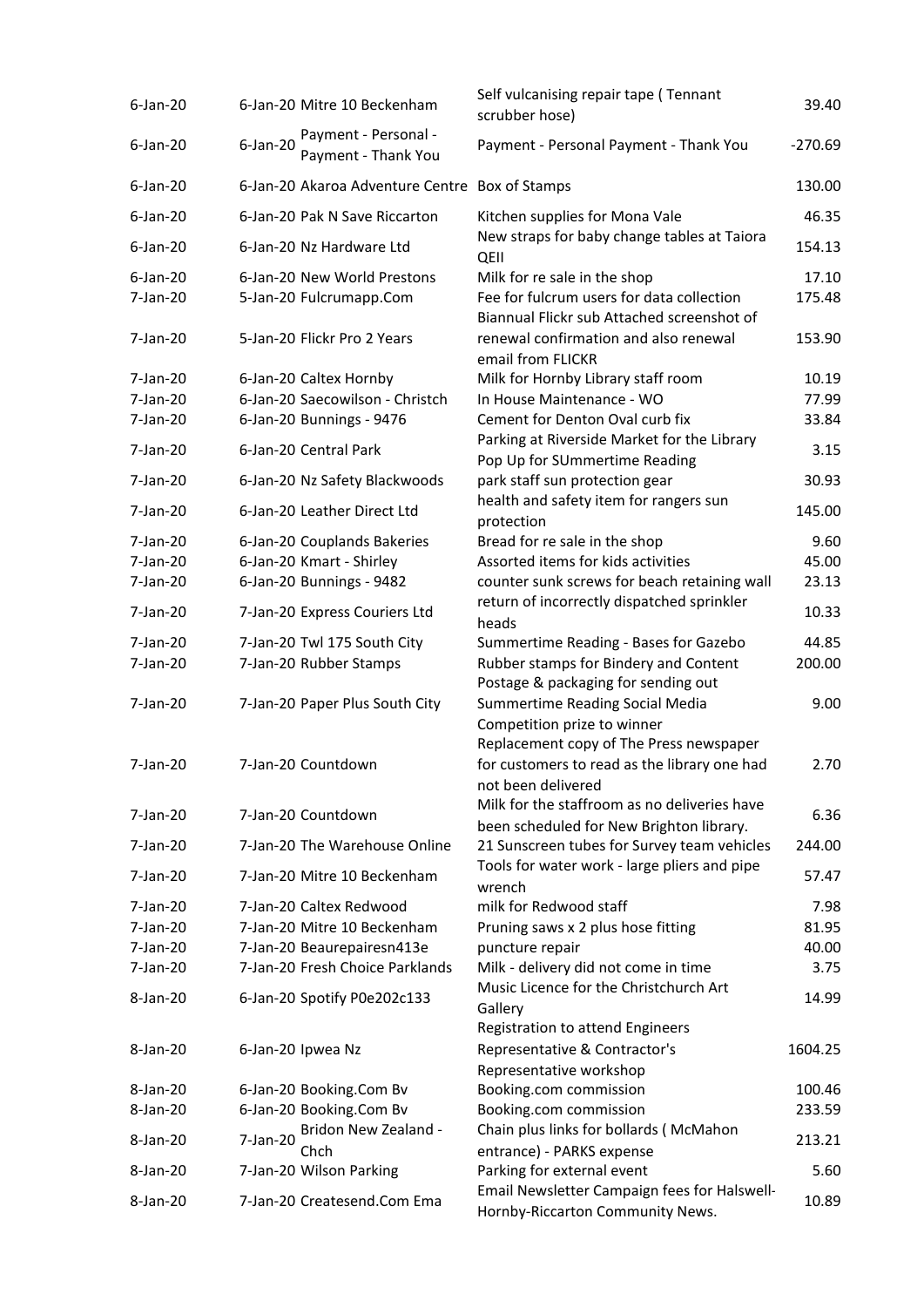| 8-Jan-20    | 7-Jan-20 Wilson Parking                         | Parking at Civic car park for meetings                                                              | 14.60  |
|-------------|-------------------------------------------------|-----------------------------------------------------------------------------------------------------|--------|
| 8-Jan-20    | 7-Jan-20 Stihl Shop Northwood                   | chainsaw chains 2x for stihl 251<br>Milk purchased for Turanga staff room as                        | 125.01 |
| 8-Jan-20    | 7-Jan-20 Paknsave Moorhouse                     | normal milk delivery ceased over the holiday<br>period.                                             | 14.36  |
| 8-Jan-20    | 7-Jan-20 Akaroa Motor Garage                    | Tyres for truck                                                                                     | 538.00 |
| 8-Jan-20    | 7-Jan-20 Papertree                              | Trainee yearly planning requirements                                                                | 71.53  |
| 8-Jan-20    | 7-Jan-20 Ross Galt Lock & Key                   | new keys                                                                                            | 170.00 |
| 8-Jan-20    | 7-Jan-20 Bunnings - 9476                        | Covers equipment                                                                                    | 300.08 |
| 8-Jan-20    | 7-Jan-20 George Henry & Co Ltd                  | saw blades for skill saw                                                                            | 79.98  |
|             |                                                 | Bugle Hex woodscrews varying lengths,                                                               |        |
| 8-Jan-20    | 7-Jan-20 Blacks Fasteners                       | cable ties                                                                                          | 285.75 |
| 8-Jan-20    | 8-Jan-20 Twl 181 Belfast                        | REPLACEMENT TV FOR LOUNGE                                                                           | 999.00 |
| 8-Jan-20    | 8-Jan-20 Chch City Council Civic                | 2 x Alcohol Managers Certificates                                                                   | 632.50 |
| 8-Jan-20    | 8-Jan-20 New World Fendalton                    | <b>Supplies for Fendalton Service Centre</b><br>Meeting Rooms Kitchen                               | 13.08  |
| 8-Jan-20    | 8-Jan-20 Gun City Sockburn                      | two traps to try to capture the rabbit that<br>has made its home inside the rabbit proof            | 19.98  |
| 8-Jan-20    | 8-Jan-20 Hampton & Co Ltd                       | More floor protection for GC shift                                                                  | 529.00 |
| 8-Jan-20    | 8-Jan-20 Photo & Video Interntnl                | 2 x photo studio background paper rolls.                                                            | 562.71 |
|             |                                                 | New colour checker passport                                                                         |        |
| 8-Jan-20    | 8-Jan-20 Leedsafe Limited                       | Replacement of expired H&S Hard Hats for<br>staff Project Site Visits.                              | 59.96  |
| 8-Jan-20    | 8-Jan-20 Gordon Harris Chch                     | Art supplies                                                                                        | 40.43  |
| 8-Jan-20    | 8-Jan-20 Battery Masta Ltd                      | Batteries and battery charger for bio<br>diversity work                                             | 332.10 |
| 8-Jan-20    | Mitre 10 Mega<br>8-Jan-20<br>Ferrymead          | Battery packs for pool water tester and sand<br>paper for repairs to grills in toddlers pool        | 44.29  |
| 8-Jan-20    | 8-Jan-20 Noble-Adams Machinery                  | sprayer repair                                                                                      | 73.44  |
| 9-Jan-20    | 7-Jan-20 Createsend.Com Ema                     | Email invitation for opening of Tiki: Orphans                                                       | 10.11  |
|             |                                                 | of Maoriland exhibition.                                                                            |        |
| 9-Jan-20    | 7-Jan-20 Dri*gallup                             | Community board induction training                                                                  | 432.13 |
| 9-Jan-20    | 7-Jan-20 Justins Active Managem                 | New Zealand Fitness Industry Leaders<br>Roundtable                                                  | 207.11 |
| 9-Jan-20    | 7-Jan-20 Highcharts Cloud                       | Electronic monthly subscription to Chart<br>Building software for Greater Christchurch              | 13.90  |
| 9-Jan-20    | 7-Jan-20 Surveymonkey                           | <b>Survey Monkey Subscription</b>                                                                   | 39.00  |
| $9$ -Jan-20 | 7-Jan-20 Safari Bks Online-Flow                 | ITII Safari Online Books annual sub                                                                 | 770.31 |
| 9-Jan-20    | 7-Jan-20 Spot                                   | Tracking device for field staff                                                                     | 39.91  |
| 9-Jan-20    | 8-Jan-20 Bunnings - 9482                        | RIVITS SCREWS STRIP BRACE                                                                           | 153.80 |
| 9-Jan-20    | 8-Jan-20 Service Plus                           | Assessment of the Transport Education<br>team's MacBook laptop which is used for<br>the road safety | 90.00  |
| 9-Jan-20    | 8-Jan-20 Ballingers Hunting & Fish Safety boots |                                                                                                     | 199.99 |
| $9$ -Jan-20 | 8-Jan-20 Saeco Wilson                           | In House Maintenance - Air Utilities                                                                | 57.59  |
| $9$ -Jan-20 | 8-Jan-20 Hcd Christchurch                       | In House Maintenance - Air Utilities                                                                | 200.70 |
| 9-Jan-20    | 8-Jan-20 Bunnings - 9476                        | Counter Top paint for GC desktop                                                                    | 158.00 |
| 9-Jan-20    | 8-Jan-20 Createsend.Com Ema                     | <b>Email Newsletter for Banks Peninsula</b><br><b>Community News.</b>                               | 9.64   |
| 9-Jan-20    | 8-Jan-20 Countdown                              | Water and snacks for bus trip 27 Jan 2020                                                           | 22.00  |
| 9-Jan-20    | 8-Jan-20 Mitre 10 Mega Hornby                   | Dissolve It                                                                                         | 92.45  |
| 9-Jan-20    | 8-Jan-20 Bunnings - 9476                        | Cable ties for sign installation for Hagley<br>park events - alcohol free                           | 39.97  |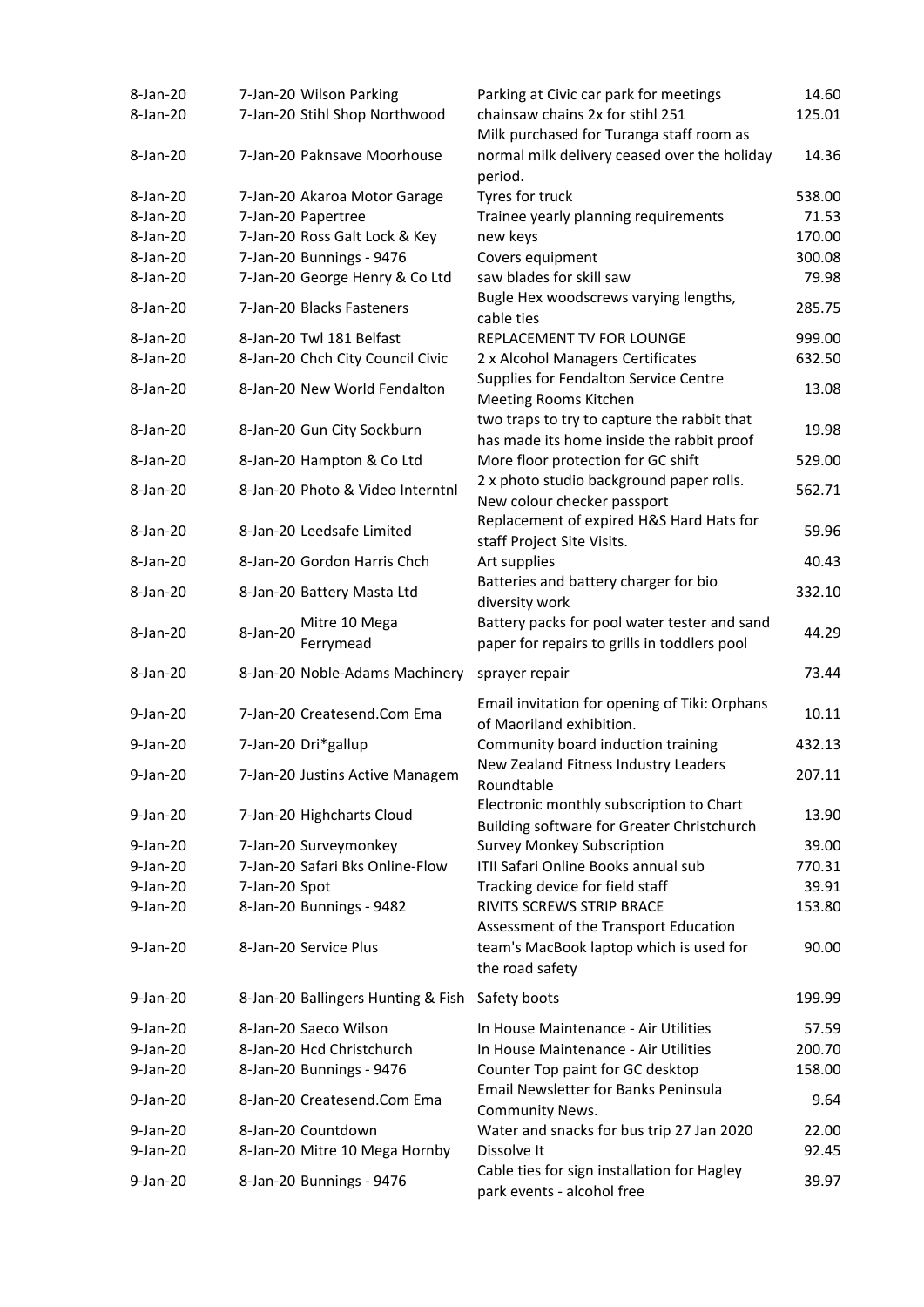|             |                                        | Hose and fittings for the repair of                                              |        |
|-------------|----------------------------------------|----------------------------------------------------------------------------------|--------|
| $9$ -Jan-20 | 8-Jan-20 Hcd Christchurch              | submersible pumps in plant room at Jellie<br>Park                                | 91.14  |
| $9-Jan-20$  | 8-Jan-20 Nz Safety Blackwoods          | Screwdriver set                                                                  | 16.53  |
| 9-Jan-20    | 8-Jan-20 Nz Safety Blackwoods          | Safety Glasses PB                                                                | 89.89  |
| 9-Jan-20    | 8-Jan-20 Nz Transport Agency           | Registration for trailer for Okains Bay                                          | 32.48  |
| 9-Jan-20    | 8-Jan-20 Nz Transport Agency           | Registration for trailer for Okains Bay                                          | 32.48  |
| 9-Jan-20    | 8-Jan-20 Bunnings - 9476               | Propagation sand for prop of Calluna's for<br>section E                          | 14.56  |
| 9-Jan-20    | 8-Jan-20 Mitre 10 Mega Papanui         | NPW event power leads and boxes                                                  | 995.89 |
| 9-Jan-20    | 8-Jan-20 Bunnings - 9482               | Picture hooks and adhesive for Board<br>members' framed declarations in          | 24.93  |
| 9-Jan-20    | Mitre 10 Mega<br>9-Jan-20<br>Ferrymead | In House Maintenance - WO                                                        | 35.88  |
| 9-Jan-20    | 9-Jan-20 Mitre 10 Beckenham            | Bin for smoko room to comply with H7S<br>audit requirement                       | 49.98  |
| $9$ -Jan-20 | 9-Jan-20 Made Espresso                 | Catering for December meeting of Akaroa<br><b>Wastewater Working Party</b>       | 325.01 |
| 9-Jan-20    | 9-Jan-20 Twl 220 Riccarton             | Toilet paper for cabins & correction tapes                                       | 20.00  |
| 9-Jan-20    | 9-Jan-20 Wsl Hornby                    | Printer ink, 2 x highlighter, command<br>picture hooks & clear file              | 161.57 |
| 9-Jan-20    | 9-Jan-20 Mitre 10 Mega Papanui         | NPW Events tool box for event power leads                                        | 199.00 |
| $9$ -Jan-20 | 9-Jan-20 Ccc Parking                   | Parking for meeting                                                              | 6.50   |
| 10-Jan-20   | 7-Jan-20 Paypal *quantifiedt           | <b>QTRA</b> registration                                                         | 82.50  |
| 10-Jan-20   | 8-Jan-20 Rics Subs Nzd Cybs            | <b>RICS fees</b>                                                                 | 869.00 |
| 10-Jan-20   | 8-Jan-20 Australasian Registrar        | Australasian Registrar Conference<br>attendance                                  | 211.92 |
| 10-Jan-20   | 8-Jan-20 Garmin Europe Ltd             | Telecommunications - Usage summary by<br>type - System, Text Messaging, Tracking | 59.00  |
| 10-Jan-20   | 8-Jan-20 Institution Of Enginee        | Engineers Ireland Membership 2020                                                | 414.30 |
| 10-Jan-20   | Pmi - Member Auto<br>8-Jan-20<br>Renew | Annual PMI Membership renewal                                                    | 292.12 |
| 10-Jan-20   | 8-Jan-20 Cargo Crew Pty Ltd            | Sample clothing                                                                  | 320.92 |
| 10-Jan-20   | 9-Jan-20 Caltex Hornby                 | Milk for Hornby Library staff room                                               | 10.19  |
| 10-Jan-20   | 9-Jan-20 Algim                         | <b>ALGIM Public Records Act Webinar</b>                                          | 138.00 |
| 10-Jan-20   | 9-Jan-20 Bunnings - 9476               | Gloves, bucket container for Denton Oval<br>repairs                              | 35.35  |
| 10-Jan-20   | 9-Jan-20 Wilson Parking                | Parking for external event                                                       | 7.60   |
| 10-Jan-20   | 9-Jan-20 Bunnings - 9476               | Sandbags for Summertime Reading                                                  | 25.00  |
|             |                                        | <b>Employer Accreditation application</b>                                        |        |
| 10-Jan-20   | 9-Jan-20 Immigration Igms              | (renewal) with Immigration NZ.                                                   | 600.00 |
| 10-Jan-20   | 9-Jan-20 Countdown                     | Catering for staff farewell - spend as per<br>policy guidelines                  | 80.62  |
| 10-Jan-20   | 9-Jan-20 Officemax                     | Diarys for rangers                                                               | 15.50  |
| 10-Jan-20   | 9-Jan-20 Omc Power Equipment           | Repair ride on mower winch                                                       | 851.90 |
| 10-Jan-20   | 9-Jan-20 Omc Power Equipment           | repair winch on canycom                                                          | 937.01 |
| 10-Jan-20   | 9-Jan-20 Mitre 10 Beckenham            | Portaloo smellies                                                                | 48.00  |
| 10-Jan-20   | 9-Jan-20 Bunnings - 9482               | NPW event power boxes and leads                                                  | 467.87 |
| 10-Jan-20   | 10-Jan-20 New World Prestons           | <b>MILK</b>                                                                      | 21.69  |
| 10-Jan-20   | 10-Jan-20 Southern Woods Nursery       | liquid shotgun' rabbit deterrent                                                 | 95.00  |
| 10-Jan-20   | 10-Jan-20 Wsl Papanui                  | Newsprint Role for Packing Graham Condon<br>Closure                              | 59.99  |
| 10-Jan-20   | 10-Jan-20 Countdown                    | Milk purchased for the Shirley Library and<br>Service Centre.                    | 7.44   |
| 10-Jan-20   | 10-Jan-20 Twl 123 Eastgate             | lamps for use in pump station                                                    | 216.00 |
|             |                                        |                                                                                  |        |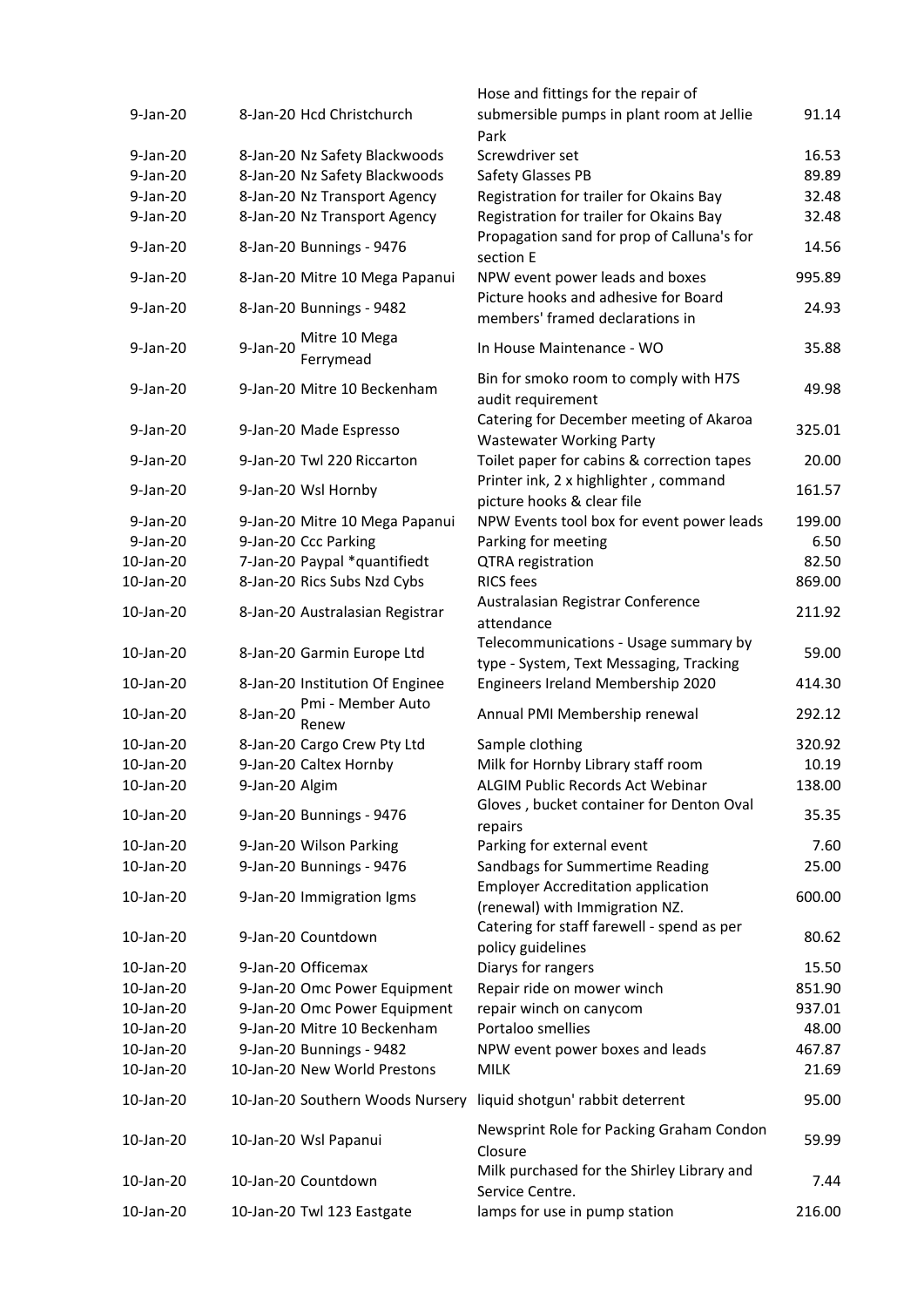| 10-Jan-20 | 10-Jan-20 Battery Masta Ltd               | <b>Batteries for IR Toilet counters</b>                                          | 530.61  |
|-----------|-------------------------------------------|----------------------------------------------------------------------------------|---------|
| 13-Jan-20 | 9-Jan-20 Trumba Corporation               | Monthly software licence - Libraries                                             | 154.86  |
| 13-Jan-20 | 9-Jan-20 Facebk *ltz55snck2               | Lazy Sunday/Kite Day/Sparks                                                      | 30.00   |
| 13-Jan-20 | 9-Jan-20 Asana.Com                        | Licence for project management tool.                                             | 522.59  |
| 13-Jan-20 | 10-Jan-20 Couplands Bakeries              | <b>BREAD</b>                                                                     | 4.80    |
| 13-Jan-20 | The Service Company Ltd<br>10-Jan-20      | Dusters for Pioneer wall clean                                                   | 37.13   |
| 13-Jan-20 | 10-Jan-20 Storage Box - Papanui           | Plastic Cardholder boxes for Group Fitness<br>Cards at Taiora QEII Reception     | 17.94   |
| 13-Jan-20 | 10-Jan-20 Createsend.Com Ema              | Email Newsletter Campaign fees for Papanui-<br>Innes Community Board Newsletter. | 8.24    |
| 13-Jan-20 | 10-Jan-20 Facebk *dxc32r2ck2              | Lazy Sunday/Kite Day/Sparks                                                      | 30.00   |
| 13-Jan-20 | 10-Jan-20 Smk*wufoo.Com Charge            | Kite Day 2020 - Event Vendor Database -<br>Wufoo                                 | 60.42   |
| 13-Jan-20 | 10-Jan-20 Aliexpress.Com                  | craft for Autumn holiday activities group                                        | 111.63  |
| 13-Jan-20 | 10-Jan-20 Harvey Norman Stores            | portable air con unit for spin and group fit<br>rooms                            | 948.00  |
| 13-Jan-20 | 10-Jan-20 Welles Street                   | Food for Unit farewell - 13 years service.                                       | 78.00   |
| 13-Jan-20 | 10-Jan-20 Welles Street                   | Food for Unit farewell - 13 years service.                                       | 106.00  |
| 13-Jan-20 | 10-Jan-20 Connovation                     | Fera-feed x1 10kgD3 rat bait 2 x 10kg                                            | 774.47  |
| 13-Jan-20 | 10-Jan-20 Oderings Nurseries              | Plants for Mona Vale garden                                                      | 304.74  |
| 13-Jan-20 | 10-Jan-20 Sprout Social, Inc              | <b>ITDC SproutSocial mthly sub</b>                                               | 498.96  |
|           |                                           | Licence Image of Frances Hodgkins from                                           |         |
| 13-Jan-20 | 10-Jan-20 Dept Internal Affairs           | National Library photo archive                                                   | 30.00   |
| 13-Jan-20 | 10-Jan-20 Mainland Fasteners Ltd          | 12mm dome nuts and washers for repairs to                                        | 67.62   |
|           |                                           | pool fence at the Botanic gardens.                                               |         |
| 13-Jan-20 | 10-Jan-20 Spot                            | Tracking device for field staff                                                  | 40.05   |
| 13-Jan-20 | 10-Jan-20 Vendhq.Com                      | For libraries subscription                                                       | 1058.20 |
| 13-Jan-20 | 10-Jan-20 Bunnings - 9482                 | Steel brackets and hooks for shed 2 for<br>storage of chainsaws and weedeaters   | 212.56  |
| 13-Jan-20 | Hynds Pipe Systems<br>10-Jan-20<br>Limite | NPW Tools to lift wastewater/ sewer grates                                       | 415.45  |
| 13-Jan-20 | 11-Jan-20 Couplands Bakeries              | <b>MILK</b>                                                                      | 27.15   |
| 13-Jan-20 | 11-Jan-20 Bunnings - 9482                 | WASP TRAPS SCREWS TAP ADAPTORS                                                   | 253.49  |
| 13-Jan-20 | 11-Jan-20 Bunnings - 9482                 | Fluro Spray Marker                                                               | 21.90   |
| 13-Jan-20 | 11-Jan-20 Smiths Hire                     | Mower Hire                                                                       | 70.00   |
| 13-Jan-20 | 11-Jan-20 Countdown                       | Milk for ranger tea room                                                         | 4.58    |
|           |                                           | Personal Use in Error - To be reimbursed                                         |         |
| 13-Jan-20 | 11-Jan-20 Repco                           | direct to card at BNZ                                                            | 65.48   |
| 13-Jan-20 | 11-Jan-20 Paper Plus South City           | Stationery - Calendar                                                            | 5.09    |
| 13-Jan-20 | 12-Jan-20 Ecodrop Metro                   | Dump fees                                                                        | 26.99   |
| 13-Jan-20 | 12-Jan-20 Mitre 10 Beckenham              | 2x flax cutting knives for track work                                            | 29.00   |
| 13-Jan-20 | 12-Jan-20 Couplands Bakeries              | Bread for re sale in the shop                                                    | 9.60    |
| 13-Jan-20 | 12-Jan-20 New World Prestons              | Milk for re sale in the shop                                                     | 29.90   |
| 13-Jan-20 | 13-Jan-20 Twl 220 Riccarton               | Replace 1x shower curtain                                                        | 12.00   |
| 13-Jan-20 | 13-Jan-20 Hampton & Co Ltd                | Customwood floor protection for GC shift                                         | 299.00  |
| 13-Jan-20 | 13-Jan-20 Chch City Council Civic         | Alcohol licence fee for Gallery Functions                                        | 316.25  |
|           |                                           | Coordinator.                                                                     |         |
| 13-Jan-20 | 13-Jan-20 Four Square Akaroa              | tea, coffee, milk, cleaning products etc<br>Flower arrangements for Civic Awards | 131.63  |
| 13-Jan-20 | 13-Jan-20 Flowers On Cashmere             | Presentation Ceremony at the Christchurch<br>Town Hall Avon Room                 | 165.00  |
|           |                                           | Flat head galv nails and bar oil for animal                                      |         |
| 13-Jan-20 | 13-Jan-20 Mitre 10 Beckenham              | pest team                                                                        | 84.96   |
| 13-Jan-20 | 13-Jan-20 Pak N Save Riccarton            | Kitchen supplies No 6 Riccarton ave                                              | 31.22   |
| 13-Jan-20 | 13-Jan-20 Mitre 10 Mega Papanui           | Crow-bar and gloves                                                              | 37.88   |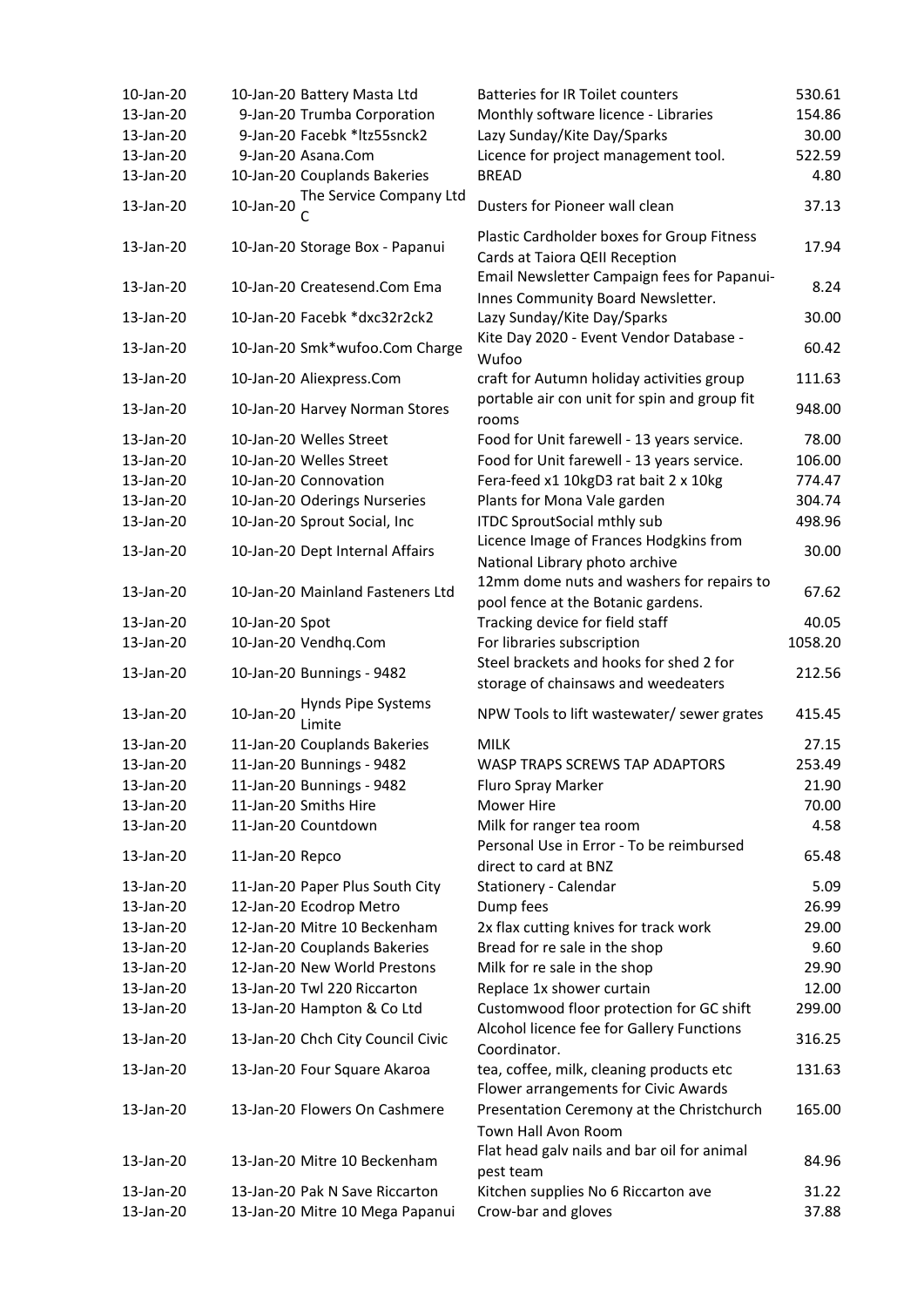| 13-Jan-20 | 13-Jan-20 Countdown               | Milk for Carlyle                                                                           | 3.97   |
|-----------|-----------------------------------|--------------------------------------------------------------------------------------------|--------|
| 13-Jan-20 | 13-Jan-20 Newco Events            | PT Display install                                                                         | 345.00 |
| 13-Jan-20 | 13-Jan-20 Newco Events            | PT Display install                                                                         | 395.60 |
|           | Mitre 10 Mega                     |                                                                                            |        |
| 13-Jan-20 | 13-Jan-20<br>Ferrymead            | Container for Skateboard trial at Sumner                                                   | 36.76  |
| 13-Jan-20 | 13-Jan-20 Wsl South City          | Specific coloured pen required for robots to<br>follow (coding)                            | 8.97   |
| 14-Jan-20 | 12-Jan-20 Pmi - Certification     | <b>Project Management Professional</b><br>recertification                                  | 92.96  |
| 14-Jan-20 | 12-Jan-20 Stk*shutterstock        | Music Licence - Recycling                                                                  | 87.30  |
| 14-Jan-20 | 12-Jan-20 Aliexpress.Com          | Phone cases and chargers bulk order<br>Email Newsletter Campaign fees for                  | 367.57 |
| 14-Jan-20 | 13-Jan-20 Createsend.Com Ema      | Fendalton-Waimairi-Harewood Community<br>News.                                             | 9.96   |
| 14-Jan-20 | 13-Jan-20 Stk*shutterstock        | Music Licence - Recycling                                                                  | 87.30  |
| 14-Jan-20 | 13-Jan-20 Nz Planning             | NZPI - Advanced Policy Writing                                                             | 450.00 |
| 14-Jan-20 | 13-Jan-20 Nz Safety Blackwoods    | <b>Replacement Safety Boots</b>                                                            | 255.89 |
| 14-Jan-20 | 13-Jan-20 Pascoes The Jeweller    | digital wall clock for micro lab                                                           | 101.15 |
| 14-Jan-20 | 13-Jan-20 Wilson Parking          | parking in town for meeting                                                                | 4.60   |
| 14-Jan-20 | 13-Jan-20 Nz Safety Blackwoods    | safety glasses                                                                             | 30.77  |
| 14-Jan-20 | 13-Jan-20 Kmart - Shirley         | Resources or education programme                                                           | 50.00  |
| 14-Jan-20 | 13-Jan-20 Tower Junction          | Courier costs for supply of bud wood to rose<br>grower                                     | 3.00   |
| 14-Jan-20 | 13-Jan-20 Officemax               | Diaries and Rubbish bags for office                                                        | 38.87  |
| 14-Jan-20 | 13-Jan-20 Rcs Industrial          | Sanitising bags for Portaloo at Sandy Beach,<br>Takamatua                                  | 70.73  |
| 14-Jan-20 | 13-Jan-20 Hummingbird Coffee      | Coffee supplies                                                                            | 103.50 |
| 14-Jan-20 | 13-Jan-20 Ucsa                    | Ori Market stall costs - University travel<br>planning engagement                          | 575.00 |
| 14-Jan-20 | 13-Jan-20 Bunnings - 9476         | Ladder platform                                                                            | 44.00  |
| 14-Jan-20 | 13-Jan-20 Bunnings - 9476         | Replacement Ladder                                                                         | 268.00 |
| 14-Jan-20 | 13-Jan-20 Countdown               | Assorted grocery items for re sale in the                                                  | 71.84  |
| 14-Jan-20 | 13-Jan-20 Armstrong Locksmiths    | NPW Event padlocks and chain                                                               | 202.10 |
|           |                                   | National Swim Education Partnership towels                                                 |        |
| 14-Jan-20 | 14-Jan-20 Spotlight Nz            | for enrolled participants.                                                                 | 311.00 |
| 14-Jan-20 | 14-Jan-20 Lyttelton Supervalue    | staff supplies including coffee - unable to<br>get through stationery order over Christmas | 30.90  |
| 14-Jan-20 | 14-Jan-20 Ccc Parking             | Parking                                                                                    | 3.60   |
| 14-Jan-20 | 14-Jan-20 Ccc Art Gallery Car Prk | Parking - meeting at Civic                                                                 | 5.00   |
| 14-Jan-20 | 14-Jan-20 Armstrong Locksmiths    | Stock Keys for hall users - Hei Hei                                                        | 64.80  |
| 14-Jan-20 | 14-Jan-20 Little River Cafe & Sto | Akaroa trip Lunch, Little river café.                                                      | 66.10  |
| 14-Jan-20 | 14-Jan-20 Pgg Wrightson Chch      | Dust 2kg for wasps park                                                                    | 64.99  |
| 14-Jan-20 | 14-Jan-20 Gardenmakers            | Premium large nugg for park.                                                               | 324.00 |
| 14-Jan-20 | 14-Jan-20 Countdown               | Milk for staff room                                                                        | 4.78   |
| 14-Jan-20 | 14-Jan-20 Noel Leeming 3          | Cell Phone charger cables for car and normal<br>charger                                    | 74.98  |
| 14-Jan-20 | 14-Jan-20 Peninsula Trading Post  | masking tape                                                                               | 7.99   |
| 14-Jan-20 | 14-Jan-20 Wsl South City          | Purchase of wall calendar.                                                                 | 11.99  |
| 14-Jan-20 | 14-Jan-20 Goldpine Christchurch   | <b>Staples</b>                                                                             | 51.75  |
| 14-Jan-20 | 14-Jan-20 Twl 178 Barrington      | Capacity Building - Equipment for Give Gear                                                | 122.00 |
| 15-Jan-20 | 13-Jan-20 Facebk *tnrwuqack2      | <b>Get Great Project</b><br>Lazy Sunday/Kite Day/Sparks                                    | 30.00  |
|           |                                   | Purchase production music to add to an                                                     |        |
| 15-Jan-20 | 13-Jan-20 Envatomarket50973386    | animation encouraging resident<br>engagement in the homeshare presentation                 | 47.92  |
|           |                                   |                                                                                            |        |

9.96

3.00

122.00

47.92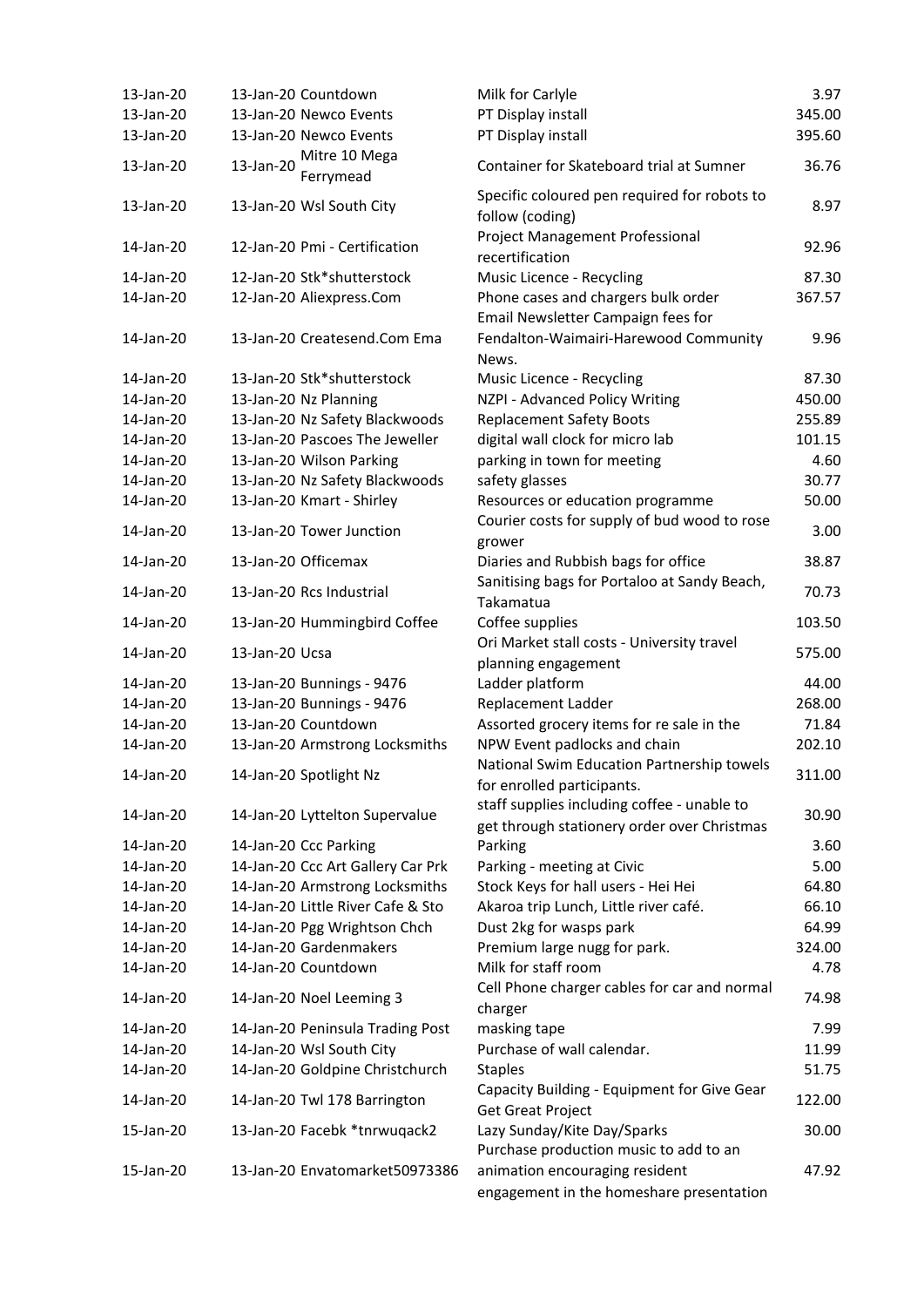| 15-Jan-20 | 13-Jan-20 Universo                                        | Lunch on 13 Jan for those involved in ACC<br>audit - for x4 people                             | 132.00    |
|-----------|-----------------------------------------------------------|------------------------------------------------------------------------------------------------|-----------|
| 15-Jan-20 | 13-Jan-20 Aic                                             | AIC digitisation photography guide                                                             | 37.11     |
| 15-Jan-20 | 13-Jan-20 Ab* Abebooks Gabzfj                             | Library book                                                                                   | 114.19    |
| 15-Jan-20 | 13-Jan-20 Ab* Abebooks Gabohd                             | Library book                                                                                   | 309.27    |
| 15-Jan-20 | 14-Jan-20 Wilson Parking                                  | <b>Wilson Parking - Meeting</b>                                                                | 8.60      |
| 15-Jan-20 | 14-Jan-20 Z Moorhouse                                     | 3 x 9kg gas bottle refill for weed control on<br>paths                                         | 117.00    |
| 15-Jan-20 | 14-Jan-20 Jaycar Electronics                              | Vehicle Expenses - Chargers                                                                    | 85.00     |
| 15-Jan-20 | 14-Jan-20 Paper Plus South City                           | Summertime Reading postage for<br><b>Competitions Online</b>                                   | 1.00      |
| 15-Jan-20 | 14-Jan-20 Bunnings - 9482                                 | <b>Network Holiday Activities Resources</b>                                                    | 100.00    |
| 15-Jan-20 | 14-Jan-20 Createsend.Com Ema                              | Email Newsletter Campaign fees for Coastal-<br><b>Burwood Community News.</b>                  | 11.10     |
| 15-Jan-20 | 14-Jan-20 Bunnings - 9482                                 | replacement cable ties                                                                         | 11.20     |
| 15-Jan-20 | 14-Jan-20 Hcd Christchurch                                | replacement fittings for chlorine delivery ute                                                 | 93.72     |
| 15-Jan-20 | 14-Jan-20 Rcs Industrial                                  | Vacuum Cleaner Bags for Community Rooms                                                        | 34.48     |
| 15-Jan-20 | 14-Jan-20 Wilson Parking                                  | Parking costs for meeting attendance                                                           | 22.60     |
|           | 14-Jan-20 Nz Safety Blackwoods                            |                                                                                                |           |
| 15-Jan-20 |                                                           | Groves for park and sunglasses                                                                 | 60.57     |
| 15-Jan-20 | 14-Jan-20 Wilson Parking                                  | Parking to attend meeting                                                                      | 8.60      |
| 15-Jan-20 | 14-Jan-20 Htc Specialised Tooling L                       | hire of portable gantry for large object move                                                  | 239.88    |
| 15-Jan-20 | 14-Jan-20 Bunnings - 9476                                 | Hinges for shower door                                                                         | 14.91     |
| 15-Jan-20 | 14-Jan-20 New World Halswell                              | Light Bulbs                                                                                    | 47.96     |
| 15-Jan-20 | 14-Jan-20 Bunnings - 9476                                 | Credit Voucher Bunnings - 9476Returned<br>toilet flush valves - wrong size for our<br>cisterns | $-111.00$ |
| 15-Jan-20 | 14-Jan-20 Safet                                           | Safety glasses for workshop                                                                    | 65.64     |
| 15-Jan-20 | 14-Jan-20 Bunnings - 9476                                 | Irrigation requirements for sections C, E, F<br>and H and I                                    | 402.47    |
| 15-Jan-20 | 14-Jan-20 Bunnings - 9482                                 | Mesh, bollards and cable-ties                                                                  | 128.19    |
| 15-Jan-20 | Pb Tech Online 09<br>14-Jan-20<br>5269200                 | Wireless headset for help desk duties.                                                         | 98.10     |
| 15-Jan-20 | 14-Jan-20 The Frontrunner Bushin                          | Shoes                                                                                          | 130.00    |
| 15-Jan-20 | 14-Jan-20 T L Parker Ltd                                  | Repair and replace parts in charging dock for<br>2 way radios                                  | 233.51    |
| 15-Jan-20 | 14-Jan-20 Eastgate Central Post Cen Postage for calendars |                                                                                                | 42.00     |
| 15-Jan-20 | 15-Jan-20 Hampton & Co Ltd                                | Polyurethane and glue for GC desk                                                              | 62.84     |
| 15-Jan-20 | 15-Jan-20 Mitre 10 Beckenham                              | Materials for community kai crate.                                                             | 11.23     |
| 15-Jan-20 | 15-Jan-20 Topmaq C0184 Chch                               | replacement pressure switch for chlorine<br>delivery trailer                                   | 72.90     |
| 15-Jan-20 | 15-Jan-20 Fresh Choice Parklands                          | New phone charge to replace missing one                                                        | 20.00     |
| 15-Jan-20 | 15-Jan-20 Photo & Video Interntnl                         | Tether cable for photo studio                                                                  | 116.00    |
| 15-Jan-20 | 15-Jan-20 Uni Screen                                      | Remesh 10 frames for workshop and 3<br>squeegees.                                              | 636.86    |
| 15-Jan-20 | 15-Jan-20 Bailey Nelson                                   | Eye test and prescription lenses contribution                                                  | 172.50    |
| 15-Jan-20 | 15-Jan-20 Freshchoice Barrington                          | Staff member farewell function after 2 years                                                   | 14.74     |
| 15-Jan-20 | 15-Jan-20 Paramount Pools & Spa                           | New flexi pool vac head for Spencer park                                                       | 65.00     |
| 15-Jan-20 | 15-Jan-20 Mitre 10 Mega Hornby                            | paddling pool<br>Hooks for vehicle keys in office.                                             | 7.28      |
| 15-Jan-20 | 15-Jan-20 Wsl Riccarton                                   | Staff diaries and magnets for white boards<br>in office                                        | 41.96     |
| 15-Jan-20 | 15-Jan-20 Medisave Australasia                            | First aid equipment                                                                            | 378.55    |
| 15-Jan-20 | 15-Jan-20 Photo & Video Interntnl                         | Parts for bus lane camera                                                                      | 19.25     |
|           |                                                           |                                                                                                |           |
| 15-Jan-20 | 15-Jan-20 Sydenham Bakery                                 | Catering - Farewell                                                                            | 30.00     |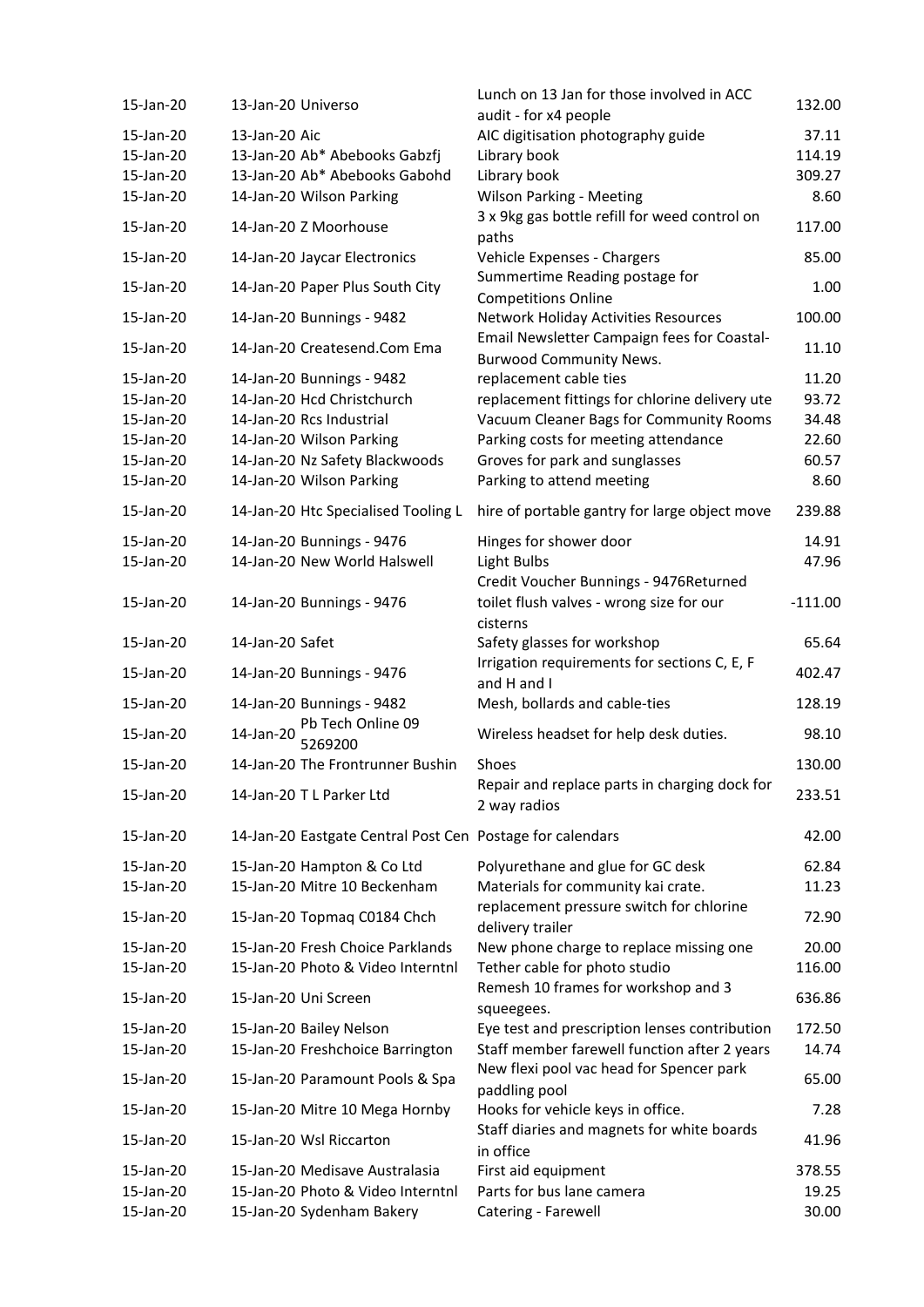| 15-Jan-20 |                    | 15-Jan-20 Vendella International            | tea, coffee, milk, sugar, hot choc                                                                | 305.12   |
|-----------|--------------------|---------------------------------------------|---------------------------------------------------------------------------------------------------|----------|
| 15-Jan-20 |                    | 15-Jan-20 Paper Plus South City             | <b>Blank cards</b>                                                                                | 12.49    |
| 15-Jan-20 |                    | 15-Jan-20 Ccc Parking                       | Parking for workshop meeting<br>Monthly subscription to articheck condition                       | 6.50     |
| 16-Jan-20 |                    | 14-Jan-20 Articheck.Co.Uk                   | reporting tool                                                                                    | 252.36   |
| 16-Jan-20 |                    | 14-Jan-20 Createsend.Com Ema                | Gallery January eNewsletter                                                                       | 147.19   |
| 16-Jan-20 |                    | 14-Jan-20 Facebk *458svqack2                | Lazy Sunday/Kite Day/Sparks                                                                       | 30.00    |
| 16-Jan-20 | 14-Jan-20 Ash Air  |                                             | Service of compressor                                                                             | 352.42   |
| 16-Jan-20 |                    | 15-Jan-20 Ross Galt Lock & Key              | <b>NEW MASTER KEYS</b>                                                                            | 398.90   |
| 16-Jan-20 |                    | 15-Jan-20 Nauticus Distribution Lim         | <b>BOUNCE PILLOW REJUNIVATION MATERIALS</b>                                                       | 671.27   |
| 16-Jan-20 |                    | 15-Jan-20 Caltex Hornby                     | Milk for Hornby Library staff room                                                                | 12.40    |
| 16-Jan-20 |                    | 15-Jan-20 Bunnings - 9476                   | AA batteries for BG & MV gate counters                                                            | 29.96    |
| 16-Jan-20 |                    | 15-Jan-20 Kevin Daly Mowers Ltd             | repairs to weedeater Echo 2124                                                                    | 30.00    |
| 16-Jan-20 |                    | 15-Jan-20 Bunnings - 9476                   | Router bits for GC desk upgrade                                                                   | 61.88    |
| 16-Jan-20 |                    | 15-Jan-20 Bunnings - 9476                   | Credit Voucher Bunnings - 9476                                                                    | $-25.00$ |
| 16-Jan-20 |                    | 15-Jan-20 Couplands Bakeries                | Staff farewell after two years 15.1.2020<br>Credit Voucher IPWEA NZ - Road                        | 48.94    |
| 16-Jan-20 | 15-Jan-20 Ipwea Nz |                                             | Infrastructure Management Forum (RIMS)<br>25 - 26 March                                           | $-77.25$ |
| 16-Jan-20 |                    | 15-Jan-20 Ballingers Hunting & Fish         | Wader Boots purchased                                                                             | 299.99   |
| 16-Jan-20 | 15-Jan-20 Ipwea Nz |                                             | Road Infrastructure Management Forum<br>(RIMS) - 25 - 26 March 2020                               | 793.10   |
| 16-Jan-20 | 15-Jan-20          | Unichem Cashel                              | Extra photo prints requested by the Civic                                                         | 1.47     |
|           |                    | Pharmacy                                    | Awards recipient.                                                                                 |          |
| 16-Jan-20 |                    | 15-Jan-20 Omc Power Equipment               | 4 new chains for electric saws and new<br>combo fuel container                                    | 251.50   |
| 16-Jan-20 | 15-Jan-20          | Hynds Pipe Systems<br>Limite                | Nga Puna Wai Temporary waste water<br>sumps x 2                                                   | 1764.71  |
| 16-Jan-20 |                    | 15-Jan-20 Bunnings - 9476                   | Irrigation requirements BG                                                                        | 84.94    |
| 16-Jan-20 |                    | 15-Jan-20 The Frontrunner Bushin            | Shoes                                                                                             | 699.70   |
| 16-Jan-20 |                    | 15-Jan-20 Macpac Tower Junction             | Wheeled duffel bag for tools and packing<br>materials on trips to pack and transport<br>artworks. | 299.99   |
| 16-Jan-20 | 15-Jan-20 Repco    |                                             | cleaning kit, car brushes for vehicles                                                            | 29.17    |
| 16-Jan-20 |                    | 15-Jan-20 Bunnings - 9482                   | Tool box and nail puller for Toro loader                                                          | 40.95    |
| 16-Jan-20 | 15-Jan-20 Repco    |                                             | Strop tie downs, Recovery tappets, pry bar<br>set                                                 | 181.97   |
| 16-Jan-20 |                    | 15-Jan-20 Stihl Shop Northwood              | Files, chainsaw chains, mowing line for<br>weedeaters                                             | 210.93   |
| 16-Jan-20 |                    | 15-Jan-20 Kennards Hire Wigram              | NPW equipment hire/ Industrial Vac Cleaner                                                        | 97.00    |
| 16-Jan-20 |                    | 16-Jan-20 Freshchoice Barrington            | Tissue paper to complete Chinese New Year<br>Display                                              | 2.99     |
| 16-Jan-20 |                    | 16-Jan-20 Computer Food                     | A set of drums for laser printer                                                                  | 201.19   |
| 16-Jan-20 | 16-Jan-20          | <b>Bailey Nelson Chch</b><br>Centra         | CCC contribution to eye glasses                                                                   | 300.00   |
| 16-Jan-20 |                    | 16-Jan-20 Caltex Redwood                    | milk for Redwood staff                                                                            | 3.99     |
| 16-Jan-20 |                    | 16-Jan-20 Kennards Hire Papanui             | Rotary hoe hire section E                                                                         | 75.00    |
| 16-Jan-20 |                    | 16-Jan-20 Countdown                         | Milk for Linwood Team                                                                             | 7.06     |
| 16-Jan-20 | 16-Jan-20          | Payment - Personal -<br>Payment - Thank You | Payment - Personal Payment - Thank You -<br>Personal Use in Error 11/01/19                        | $-65.48$ |
| 16-Jan-20 |                    | 16-Jan-20 Countdown                         | Grocery items for re sale in the shop                                                             | 124.62   |
| 16-Jan-20 |                    | 16-Jan-20 Twl 181 Belfast                   | Assorted items for accommodation                                                                  | 141.00   |
| 17-Jan-20 |                    | 15-Jan-20 Createsend.Com Ema                | Email Newsletter Campaign fees for<br>Spreydon-Cashmere Community News.                           | 8.19     |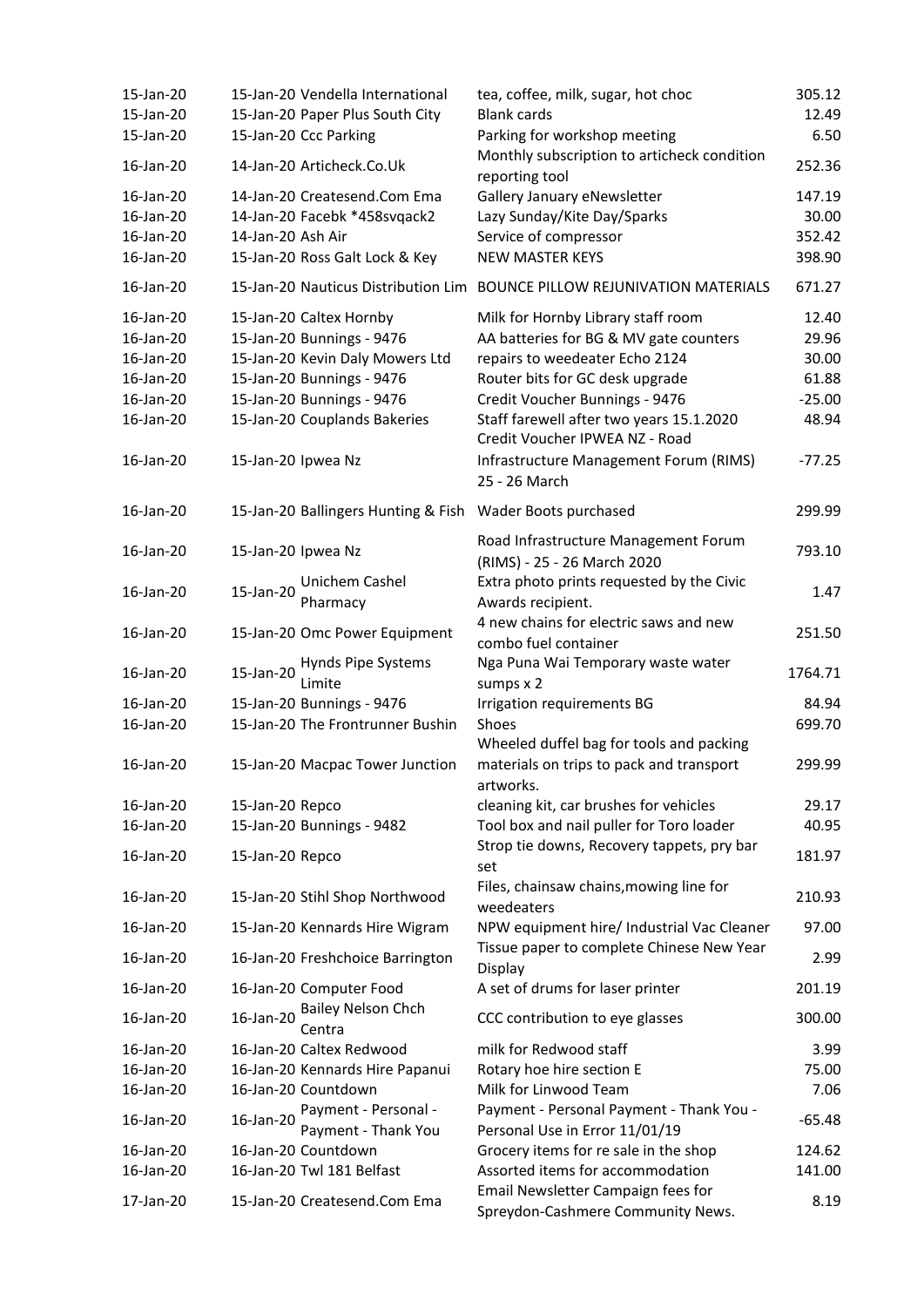|           |                    |                                       | Email Newsletter Campaign fees for Linwood-                               |        |
|-----------|--------------------|---------------------------------------|---------------------------------------------------------------------------|--------|
| 17-Jan-20 |                    | 15-Jan-20 Createsend.Com Ema          | Central-Heathcote Community News.                                         | 17.67  |
| 17-Jan-20 |                    | 15-Jan-20 Www.Aliexpress.Com          | musical instruments for Babytimes packs                                   | 235.62 |
| 17-Jan-20 |                    | 16-Jan-20 Deans Auto Electric         | SPEEDO REPAIRS REVERSE LIGHT AND<br><b>BUZZER</b>                         | 929.95 |
| 17-Jan-20 |                    | 16-Jan-20 John Brooks Ltd             | In House Maintenance ACP 6                                                | 369.40 |
| 17-Jan-20 | 16-Jan-20          | The Service Company Ltd               | Urinal smelly things                                                      | 20.56  |
| 17-Jan-20 |                    | 16-Jan-20 Hydraquip                   | Repair Karcher scrubber (Jellie) plus extra<br>scrub head                 | 584.14 |
| 17-Jan-20 |                    | 16-Jan-20 Qe2 Foodmarket              | Sugar for Taiora QEII Staff Room                                          | 9.99   |
| 17-Jan-20 |                    | 16-Jan-20 Whitcoulls Thepalms 47      | Diary purchased to use for booking of small<br>staff meeting room.        | 13.00  |
| 17-Jan-20 |                    | 16-Jan-20 Countdown                   | Leaving function, 2-5 years service                                       | 63.72  |
| 17-Jan-20 | 16-Jan-20 Lianza   |                                       | Professional development training in Maori<br>subject headings            | 865.00 |
| 17-Jan-20 |                    | 16-Jan-20 Roofwash Ltd                | Roofwash for Pages road workshop                                          | 718.00 |
| 17-Jan-20 |                    | 16-Jan-20 Eb *2020 Agri Outlook       | 2020 Agri Outlook event attendance fee.                                   | 20.00  |
| 17-Jan-20 | 16-Jan-20          | Terra Viva Home &                     | Plants for EQ memorial garden Central City                                | 716.03 |
| 17-Jan-20 |                    | Garden<br>16-Jan-20 Mbie Standards Nz | standards for lab                                                         | 67.23  |
| 17-Jan-20 |                    | 16-Jan-20 Bunnings - 9476             | Requirements for adding wire mess to alpine<br>house for security reasons | 102.92 |
| 17-Jan-20 | 16-Jan-20          | Pb Tech Online 09<br>5269200          | Wireless mouse task 2286780                                               | 19.47  |
| 17-Jan-20 | 16-Jan-20          | Pb Tech Online 09<br>5269200          | Ergo Keyboard task 2288670                                                | 64.84  |
| 17-Jan-20 | 16-Jan-20          | Pb Tech Online 09<br>5269200          | Ergo mouse                                                                | 148.15 |
| 17-Jan-20 | 16-Jan-20          | Pb Tech Online 09<br>5269200          | 2 x 3-pin to USB charging plugs for TU<br>(stolen) meeting rooms          | 28.35  |
| 17-Jan-20 |                    | 16-Jan-20 Ricoh New Zealand Ltd       | Part II of RICOH Purchase.                                                | 69.47  |
| 17-Jan-20 |                    | 16-Jan-20 The Frontrunner Bushin      | Shoes                                                                     | 189.00 |
| 17-Jan-20 |                    | 16-Jan-20 Ecodrop Metro               | Dumping                                                                   | 86.37  |
| 17-Jan-20 |                    | 16-Jan-20 Twl 123 Eastgate            | Backpack to carry emergency kit. Part of<br>tsunami evacuation procedure. | 10.00  |
| 17-Jan-20 |                    | 16-Jan-20 Nz Safety Blackwoods        | Hi viz bibs, safety glasses, spray mask filters,<br>work socks            | 282.42 |
| 17-Jan-20 |                    | 16-Jan-20 Mitre 10 Mega Hornby        | NPW Screws / Tread nosing step for Temp<br><b>Toilets</b>                 | 400.16 |
| 17-Jan-20 |                    | 16-Jan-20 Halswell Timber             | NPW timber for Temp Toilets steps                                         | 792.67 |
| 17-Jan-20 |                    | 17-Jan-20 Shuk Engineering Dist       | In House Maintenance - Air Utilities                                      | 196.12 |
| 17-Jan-20 |                    | 17-Jan-20 Hellers Shop Chch           | Sausages for St Albans and Belfast skate                                  | 105.80 |
| 17-Jan-20 |                    | 17-Jan-20 Resene Lichfield St 031     | Resene test pots Hodgkins                                                 | 14.72  |
| 17-Jan-20 |                    | 17-Jan-20 Fresh Choice Parklands      | volunteer support food for Travis wetland<br>trust workday                | 43.74  |
| 17-Jan-20 |                    | 17-Jan-20 Countdown                   | Milk for staff room as no delivery for New<br>Brighton Library - ongoing  | 9.45   |
| 17-Jan-20 | 17-Jan-20          | Mitre 10 Mega<br>Ferrymead            | Irrigation requirements hose reel x 1,<br>Daphne cneorum eximia x 3       | 299.89 |
| 20-Jan-20 |                    | 16-Jan-20 Facebk *sbw3zqjck2          | Facebook Campaign Frees for Aotearoa Bike<br>Challenge.                   | 50.00  |
| 20-Jan-20 |                    | 16-Jan-20 Axure Software              | <b>ITDC Axure mthly sub</b>                                               | 151.49 |
| 20-Jan-20 |                    | 16-Jan-20 Swiftype.Com                | <b>ITDC Swiftype mthly sub</b>                                            | 392.64 |
| 20-Jan-20 | 16-Jan-20 Elsevier |                                       | chem lab                                                                  | 55.57  |
| 20-Jan-20 |                    | 16-Jan-20 Ab* Abebooks Gah9gx         | Library book                                                              | 59.89  |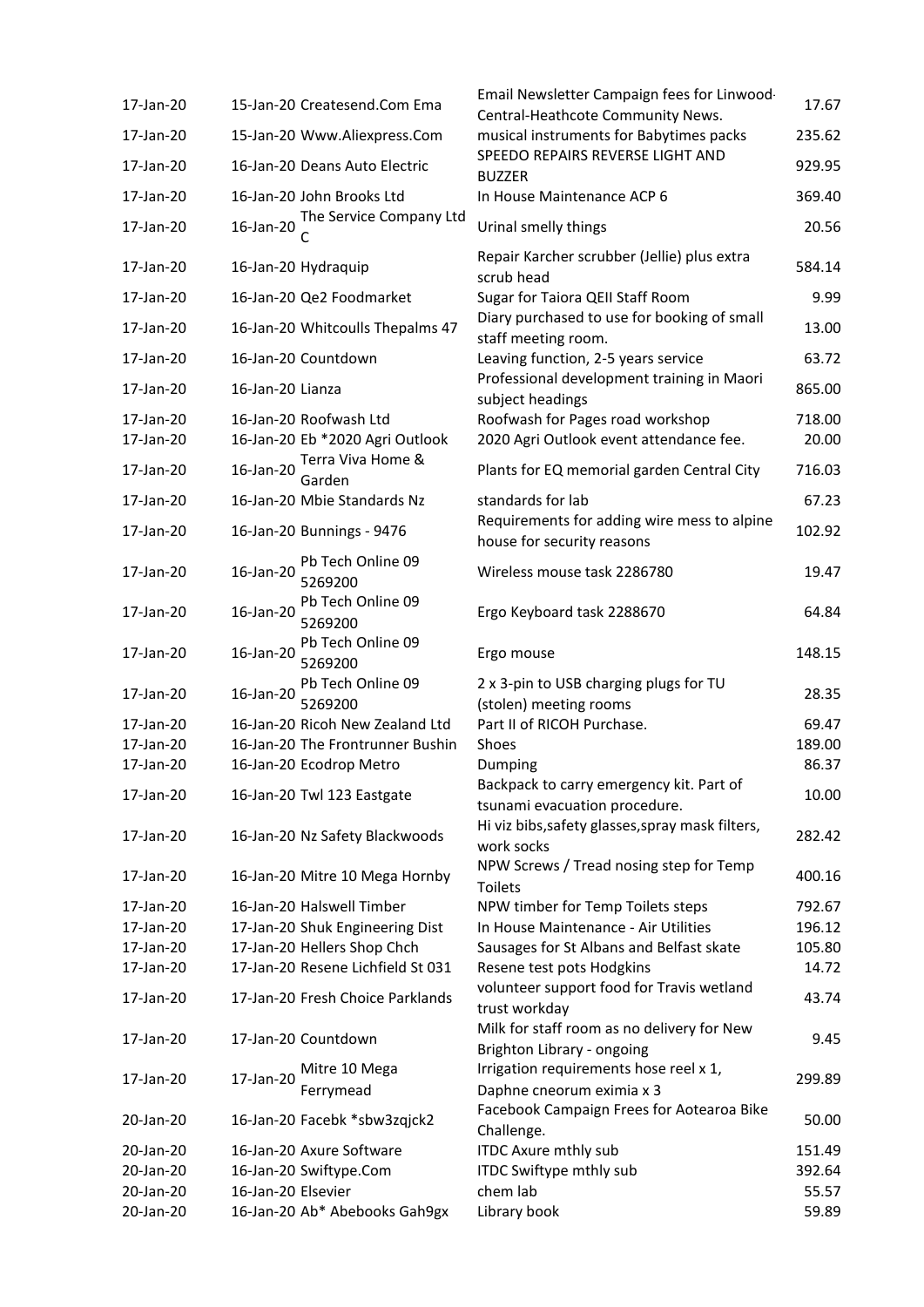| 20-Jan-20 | 17-Jan-20 Fox & Fallow                           | Goods for resale plus credit card fee                                                                        | 573.42 |
|-----------|--------------------------------------------------|--------------------------------------------------------------------------------------------------------------|--------|
| 20-Jan-20 | 17-Jan-20 Bunnings - 9476                        | countersink drill & Araldite for signage<br>repairs                                                          | 24.68  |
| 20-Jan-20 | 17-Jan-20 Bunnings - 9482                        | Replacement of brass poolside hose fittings<br>and equipment                                                 | 200.31 |
| 20-Jan-20 | 17-Jan-20 Whitcoulls Nrthlnd 158                 | Leaving card                                                                                                 | 6.99   |
| 20-Jan-20 | 17-Jan-20 Pak N Save Northlands                  | Bread for sausage sizzle at St Albans Skate<br>jam                                                           | 8.05   |
| 20-Jan-20 | 17-Jan-20 Kevin Daly Mowers Ltd                  | Victa end Cap                                                                                                | 30.00  |
| 20-Jan-20 | 17-Jan-20 Paknsave Moorhouse                     | Leaving function, 2 - 5 years service                                                                        | 10.99  |
| 20-Jan-20 | 17-Jan-20 Bunnings - 9482                        | secateurs x3 and saftey glasses x3 for travis<br>Two packs of specialised Bolivia cards to                   | 155.94 |
| 20-Jan-20 | 17-Jan-20 Giftsandgames                          | support the weekly community initiative at<br><b>Ōrauwhata</b>                                               | 57.50  |
| 20-Jan-20 | 17-Jan-20 Rebel Christchurch                     | Storage bag for Aqua equipment                                                                               | 21.24  |
| 20-Jan-20 | 17-Jan-20 Nz Safety Blackwoods                   | Purchase of Docklands safety shoe                                                                            | 149.38 |
| 20-Jan-20 | 17-Jan-20 Nz Safety Blackwoods                   | Safety glasses JR                                                                                            | 58.70  |
| 20-Jan-20 | 17-Jan-20 Ecodrop Metro                          | disposal of waste from aranui                                                                                | 48.58  |
| 20-Jan-20 | Pb Tech Online 09<br>17-Jan-20<br>5269200        | Ergo mouse, for trial                                                                                        | 173.28 |
| 20-Jan-20 | 17-Jan-20 Mobile Systems                         | Replacement wireless mic / Madonna mic<br>set for SLC for performances.                                      | 407.10 |
| 20-Jan-20 | <b>Christchurch Cleaning</b><br>17-Jan-20<br>Sup | NPW Temp Toilets / Toilet paper                                                                              | 187.91 |
| 20-Jan-20 | 18-Jan-20 Mitre 10 Mega Hornby                   | Equipment to safely dispose human waste                                                                      | 34.97  |
| 20-Jan-20 | 18-Jan-20 Bunnings - 9482                        | left at the rear door of the library.<br><b>Irrigation Equipment and fittings</b>                            | 112.94 |
| 20-Jan-20 | 18-Jan-20 Amzn Mktp Us*ap95j12l3                 | Holiday Activities battery candles for<br>Autumn                                                             | 103.00 |
| 20-Jan-20 | 18-Jan-20 Bp Connect Edgeware                    | Gas bottle for St Albans skate Jam                                                                           | 38.99  |
| 20-Jan-20 | 18-Jan-20 Hirepool Ltd Ma                        | Generator Hire for St Albans Skate Jam                                                                       | 81.24  |
| 20-Jan-20 | 18-Jan-20 Balsamig Trid1154306                   | <b>ITDC Balsamic annual sub</b>                                                                              | 185.81 |
| 20-Jan-20 | 18-Jan-20 Bunnings - 9482                        | Steel hangers and hooks for storage of<br>weedeaters chainsaws in shed 2                                     | 59.90  |
| 20-Jan-20 | Mitre 10 Mega<br>19-Jan-20<br>Ferrymead          | For weed control at Charlesworth Reserve<br>by rangers and Estuary Trust (concentrate<br>organic weed spray) | 497.78 |
| 20-Jan-20 | 19-Jan-20 Twl 120 Northlands                     | Replacement play balls for toddlers pool and<br>learn to swim preschool classes                              | 80.00  |
| 20-Jan-20 | 19-Jan-20 Twl 123 Eastgate                       | Drop sheets to cover computers/furniture<br>during meeting room construction                                 | 30.00  |
| 20-Jan-20 | 19-Jan-20 Countdown Chch Airport                 | Milk for re sale in the shop                                                                                 | 28.80  |
| 20-Jan-20 | 20-Jan-20 Stuff Ps Recurring                     | <b>Monthly Stuff Subscription</b>                                                                            | 59.80  |
| 20-Jan-20 | 20-Jan-20 Stuff Ps Recurring                     | <b>Monthly Stuff Subscription</b>                                                                            | 69.33  |
| 20-Jan-20 | 20-Jan-20 Stuff Ps Recurring                     | <b>Monthly Stuff Subscription</b>                                                                            | 71.07  |
| 20-Jan-20 | 20-Jan-20 Stuff Ps Recurring                     | <b>Monthly Stuff Subscription</b>                                                                            | 83.63  |
| 20-Jan-20 | 20-Jan-20 Twl 123 Eastgate                       | large bubbles                                                                                                | 50.00  |
|           |                                                  | Parking to return gear for the MaiFM                                                                         |        |
| 20-Jan-20 | 20-Jan-20 Ccc Parking                            | promotions at Turanga and to complete<br>shortlisting for recruitment<br>MDF sheets and dressed timber for   | 6.50   |
| 20-Jan-20 | 20-Jan-20 Mitre 10 Mega Papanui                  | Community driven activity in the library -<br>card boards and holders                                        | 60.81  |
| 20-Jan-20 | 20-Jan-20 Stuff Ps Recurring                     | The Press - CAG library subscription                                                                         | 62.40  |
| 20-Jan-20 | 20-Jan-20 Mitre 10 Beckenham                     | 8x mini stakas 10litres for the grazing team                                                                 | 58.88  |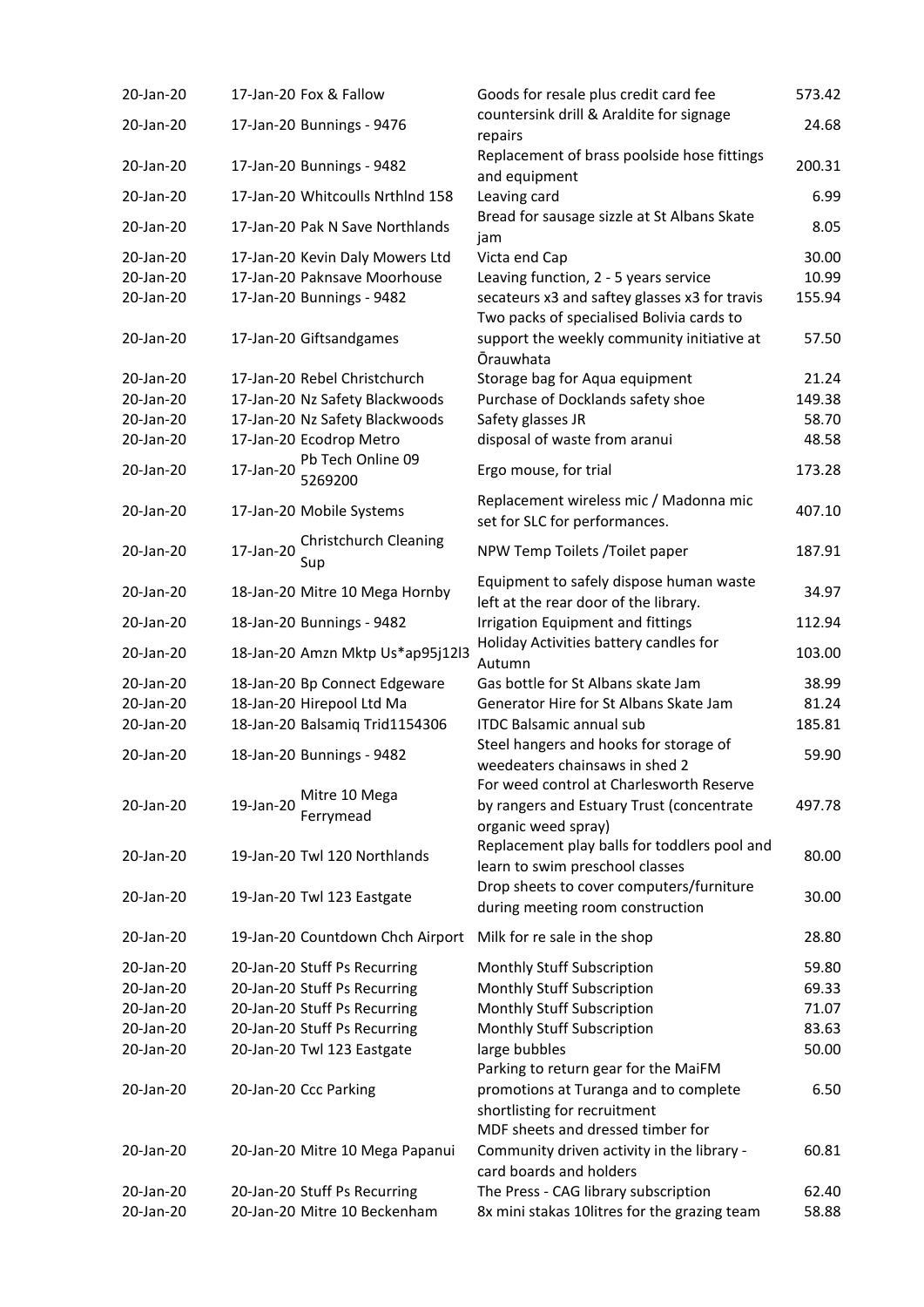| 20-Jan-20 |                   | 20-Jan-20 Placemakers Antigua St | timber for signage and general track work                | 355.09 |
|-----------|-------------------|----------------------------------|----------------------------------------------------------|--------|
| 20-Jan-20 | 20-Jan-20         | Unichem Cashel                   | 2020 By-election - Postage and envelopes                 | 35.90  |
|           |                   | Pharmacy                         | for return vote envelopes                                |        |
| 20-Jan-20 |                   | 20-Jan-20 Mitre 10 Beckenham     | Irrigation requirements for BG                           | 129.95 |
| 20-Jan-20 |                   | 20-Jan-20 Countdown              | Milk for Carlyle                                         | 3.97   |
| 20-Jan-20 | 20-Jan-20 Kiwigas |                                  | park gas units bottle swap                               | 197.82 |
| 20-Jan-20 |                   | 20-Jan-20 Xcm Group Limited      | <b>Trousers</b>                                          | 52.21  |
| 21-Jan-20 |                   | 19-Jan-20 Facebk *5dlgwqeck2     | Facebook Campaign Frees for Summertimes.                 | 75.00  |
| 21-Jan-20 |                   | 19-Jan-20 Jotform Inc.           | H&S Reporting Tool for Contractors                       | 29.42  |
| 21-Jan-20 |                   | 20-Jan-20 Nz Safety Blackwoods   | Safety boots                                             | 109.18 |
| 21-Jan-20 |                   | 20-Jan-20 Nz Safety Blackwoods   | Safety boots                                             | 154.03 |
| 21-Jan-20 |                   | 20-Jan-20 Ace Training           | ACE Training: Excel Charts and Pivot Tables              | 331.03 |
|           |                   |                                  | Course                                                   |        |
| 21-Jan-20 |                   | 20-Jan-20 Ace Training           | <b>ACE Training: Power BI Essential Skills</b><br>Course | 609.79 |
| 21-Jan-20 |                   | 20-Jan-20 Spotlight Christchurch | <b>Summertime Reading Mailing Prizes</b>                 | 6.00   |
| 21-Jan-20 |                   | 20-Jan-20 Nz Institute Of Landsc | <b>Registration for NZILA</b>                            | 206.00 |
| 21-Jan-20 | 20-Jan-20 Safet   |                                  | Restock of poolside 1st Aid supplies                     | 250.98 |
| 21-Jan-20 |                   | 20-Jan-20 Snapfish NZ *          | Printing photos for the Board Room                       | 209.30 |
| 21-Jan-20 |                   | 20-Jan-20 Voyager Internet Ltd   | <b>Bulletin messaging</b>                                | 11.50  |
|           |                   | McCrackens Sportswear            | New heavy hoola hoops for Funky                          |        |
| 21-Jan-20 | 20-Jan-20         | &                                | Movements                                                | 89.70  |
| 21-Jan-20 |                   | 20-Jan-20 Shardlows Packaging    | <b>Cardboard Boxes</b>                                   | 299.00 |
| 21-Jan-20 |                   | 20-Jan-20 Nova Energy            | River of Words interactive installation                  | 120.80 |
| 21-Jan-20 |                   | 20-Jan-20 Ecodrop Metro          | Dump fees                                                | 21.59  |
|           |                   | Pb Tech Online 09                |                                                          |        |
| 21-Jan-20 | 20-Jan-20         | 5269200                          | Samsung Dual USB fast charger for Team<br>vehicle        | 52.76  |
| 21-Jan-20 |                   | 20-Jan-20 Bunnings - 9476        | Donation buckets for bushfire fundraising                | 22.41  |
|           |                   |                                  | Safety gear for biodiversity team short term             |        |
| 21-Jan-20 |                   | 20-Jan-20 Nz Safety Blackwoods   | workers                                                  | 133.60 |
|           |                   | Pb Tech Online 09                |                                                          |        |
| 21-Jan-20 | 20-Jan-20         | 5269200                          | Car Port Phone chargers                                  | 54.57  |
|           |                   | Pb Tech Online 09                |                                                          |        |
| 21-Jan-20 | 20-Jan-20         | 5269200                          | Phone chargers                                           | 87.23  |
|           |                   | Pb Tech Online 09                |                                                          |        |
| 21-Jan-20 | 20-Jan-20         | 5269200                          | Replacement power-board for Te Hapua                     | 23.61  |
| 21-Jan-20 |                   | 20-Jan-20 Jaycar Pty Ltd         | <b>Bracket for Emergency Response Pager</b>              | 14.80  |
| 21-Jan-20 |                   | 20-Jan-20 Blacks Fasteners       | <b>Cable Ties</b>                                        | 41.20  |
|           |                   | Canterbury Landscape             |                                                          |        |
| 21-Jan-20 | 20-Jan-20         | Supp                             | animal area saw dust bedding for rabbits                 | 15.00  |
| 21-Jan-20 |                   | 20-Jan-20 Ross Galt Lock & Key   | Key cut for Te Hapua                                     | 17.00  |
| 21-Jan-20 |                   | 20-Jan-20 Mico Papanui 7085      | Poly socket 50mm                                         | 6.98   |
| 21-Jan-20 |                   | 20-Jan-20 Bunnings - 9482        | New door handle/lock for mangers house                   | 59.61  |
| 21-Jan-20 |                   | 20-Jan-20 Dept Of Intrnl Affairs | Library book                                             | 33.00  |
| 21-Jan-20 |                   | 20-Jan-20 Bunnings - 9482        | Gumboots                                                 | 68.00  |
| 21-Jan-20 |                   | 21-Jan-20 Hydraquip              | <b>FLOOR SCRUBER LIQUID</b>                              | 113.85 |
| 21-Jan-20 |                   | 21-Jan-20 Mrc Global (NZ) Ltd    | <b>IRRIGATION COMPONDENTS</b>                            | 181.31 |
|           |                   | Mitre 10 Mega                    |                                                          |        |
| 21-Jan-20 | 21-Jan-20         | Ferrymead                        | Hand Cart for Foyer                                      | 35.47  |
| 21-Jan-20 |                   | 21-Jan-20 Mrc Global (NZ) Ltd    | Butterfly Gate O/Haul- WO                                | 70.47  |
| 21-Jan-20 |                   | 21-Jan-20 Norgren Ltd            | Grit Pump 4A - In House Maintenance                      | 963.98 |
|           |                   |                                  | <b>ACE Training: Power BI Essential Skills</b>           |        |
| 21-Jan-20 |                   | 21-Jan-20 Ace Training           | Course                                                   | 609.79 |
| 21-Jan-20 |                   | 21-Jan-20 Stuff Media (Ps)       | Press Delivery at Taiora QEII                            | 48.80  |
| 21-Jan-20 |                   | 21-Jan-20 Paramount Pools & Spa  | Pool equipment                                           | 90.28  |
| 21-Jan-20 |                   | 21-Jan-20 Nz Institute Of Landsc | <b>Registration for NZILA</b>                            | 605.00 |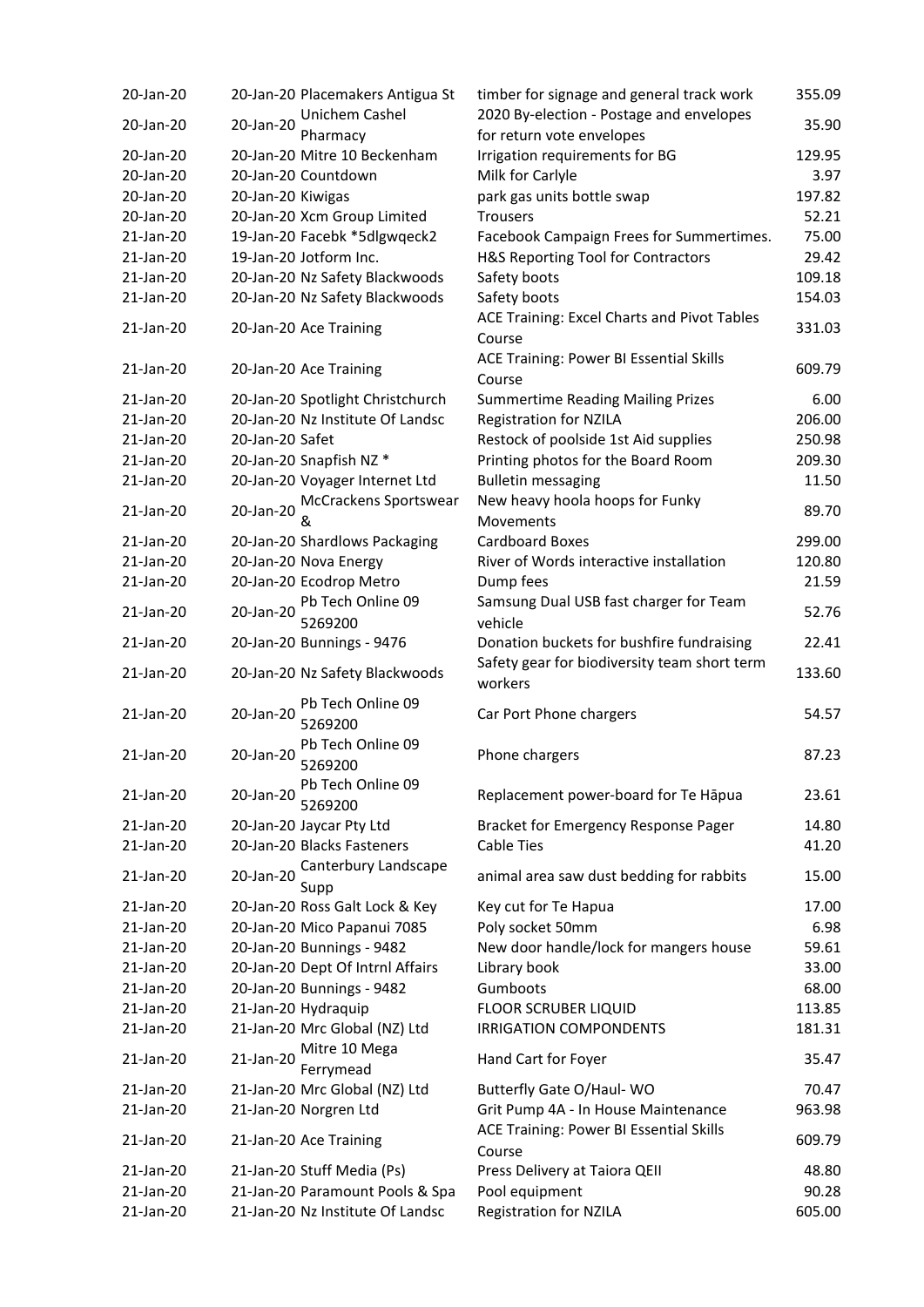| 21-Jan-20 |           | 21-Jan-20 Gardenmakers              | Rapidest 25kg bags 6.                                                                  | 111.60  |
|-----------|-----------|-------------------------------------|----------------------------------------------------------------------------------------|---------|
| 21-Jan-20 |           | 21-Jan-20 Twl 187 St Lukes          | Artwork packing costs (plastic tubs x 2) while<br>in Auckland wrapping and collecting  | 44.00   |
| 21-Jan-20 |           | 21-Jan-20 Nzrc Online Shop          | <b>Revalidation Course First Aid</b>                                                   | 108.00  |
| 21-Jan-20 |           | 21-Jan-20 Nz Red Cross              | <b>AED Pads Front Counter</b>                                                          | 143.75  |
| 21-Jan-20 |           | 21-Jan-20 Specsavers Riccarton      | Eye test and CCC share of glasses                                                      | 180.00  |
| 21-Jan-20 |           | 21-Jan-20 Break Time                | Breakfast while going to Auckland Art<br>Gallery to look at Hotere de-install.         | 8.40    |
| 21-Jan-20 |           | 21-Jan-20 Sushi Factory             | Lunch between Auckland Art Gallery and Fli-<br>way trip.                               | 33.40   |
| 21-Jan-20 |           | 21-Jan-20 Kennards Hire Wigram      | NPW Event Fencing Hire costs                                                           | 280.00  |
| 22-Jan-20 |           | 19-Jan-20 Apple.Com/Bill            | 2 x Apps for OSD iPad for work with<br>children's programmes                           | 4.50    |
| 22-Jan-20 |           | 20-Jan-20 Kmart Online              | 20 x screen protectors for iphone6/7                                                   | 105.00  |
| 22-Jan-20 |           | 21-Jan-20 Sp * Washtech             | dish washer racks x2                                                                   | 149.50  |
| 22-Jan-20 |           | 21-Jan-20 Wilson Parking            | <b>Wilson Parking - Civic Meeting</b>                                                  | 8.60    |
| 22-Jan-20 |           | 21-Jan-20 Richard Suckling          | Eye Test                                                                               | 51.75   |
| 22-Jan-20 |           | 21-Jan-20 Bunnings - 9476           | Wire for fencing fix ups                                                               | 9.41    |
| 22-Jan-20 |           | 21-Jan-20 Hardings Chemist Post     | <b>Summertime Reading Mailing Prizes</b>                                               | 3.00    |
| 22-Jan-20 |           | 21-Jan-20 Stuff Media (Ps)          | Press Delivery at Graham Condon                                                        | 58.34   |
| 22-Jan-20 |           | 21-Jan-20 Wilson Parking            | Parking fees for meeting.                                                              | 18.60   |
| 22-Jan-20 | 21-Jan-20 | The Service Company Ltd             | Cleaning supplies e.g. Biozyme                                                         | 357.74  |
|           |           |                                     |                                                                                        |         |
| 22-Jan-20 |           | 21-Jan-20 Bunnings - 9476           | miscellaneous supplies                                                                 | 413.47  |
| 22-Jan-20 |           | 21-Jan-20 Nz Institute Of Landsc    | <b>Registration for NZILA</b>                                                          | 605.00  |
| 22-Jan-20 |           | 21-Jan-20 Createsend.Com Ema        | Email Newsletter Campaign fees for<br>Infrastructure Design Standards.                 | 15.07   |
| 22-Jan-20 |           | 21-Jan-20 Blacks Fasteners          | blacks misc bolts                                                                      | 40.60   |
| 22-Jan-20 |           | 21-Jan-20 Officemax                 | Rubbish bags for new bins.                                                             | 49.96   |
| 22-Jan-20 |           | 21-Jan-20 Nz Safety Blackwoods      | Dust masks for mowing.                                                                 | 59.37   |
| 22-Jan-20 |           | 21-Jan-20 Around Again Cycles       | Tire tubes for wheelchair                                                              | 20.00   |
|           |           |                                     | Fuel vouchers for volunteer working at West                                            |         |
| 22-Jan-20 |           | 21-Jan-20 Bp Connect Dallington     | Broken Run                                                                             | 300.00  |
| 22-Jan-20 |           | 21-Jan-20 Nz Planning               | NZPI Full conference registration                                                      | 1094.72 |
| 22-Jan-20 |           | 21-Jan-20 Nz Planning               | NZPI Full conference registration                                                      | 1144.37 |
| 22-Jan-20 |           | 21-Jan-20 Akaroa Motor Garage       | 2 x Gas bottle refills for camp BBQ & trailer<br><b>WOF</b>                            | 115.80  |
| 22-Jan-20 |           | 21-Jan-20 Smiths Hire               | Stock trailer hired to impound 2 steers                                                | 55.00   |
|           |           | New World Durham                    | Morning tea supplies for Councillors and                                               |         |
| 22-Jan-20 | 21-Jan-20 | <b>Street</b>                       | visitors                                                                               | 74.49   |
| 22-Jan-20 |           | 21-Jan-20 Bargain Chemist           | Materials for Hudson workshop                                                          | 8.00    |
| 22-Jan-20 |           | 21-Jan-20 Spotlight Christchurch    | Materials for Hudson workshop                                                          | 30.00   |
| 22-Jan-20 |           | 21-Jan-20 Dept Internal Affairs     | image from photo library for Frances<br>Hodgkins exhibition                            | 30.00   |
| 22-Jan-20 |           | 21-Jan-20 Super Cheap Auto          | Rubber filler cap for over flow at Abberley<br>park pool                               | 22.98   |
| 22-Jan-20 |           | 21-Jan-20 Mbie Standards Nz         | In order for CCC to comply with Standards<br>NZ nationally recognised standards for    | 476.04  |
| 22-Jan-20 |           | 21-Jan-20 Dizengoff Cafe            | <b>Business Continuity</b><br>Food costs while in Auckland wrapping and                | 13.00   |
| 22-Jan-20 |           | 21-Jan-20 Thai E-Sarn               | collecting artworks                                                                    |         |
|           |           |                                     | Meal while travelling                                                                  | 15.00   |
| 22-Jan-20 |           | 21-Jan-20 Supervalue Sumner         | Snacks for YA book group                                                               | 11.39   |
| 22-Jan-20 |           | 22-Jan-20 Ccc Parking               | meetings in Turanga                                                                    | 8.50    |
| 22-Jan-20 | 22-Jan-20 | <b>Bailey Nelson Chch</b><br>Centra | Contribution towards glasses - lenses and<br>frames as per the Reading aids guideline. | 345.00  |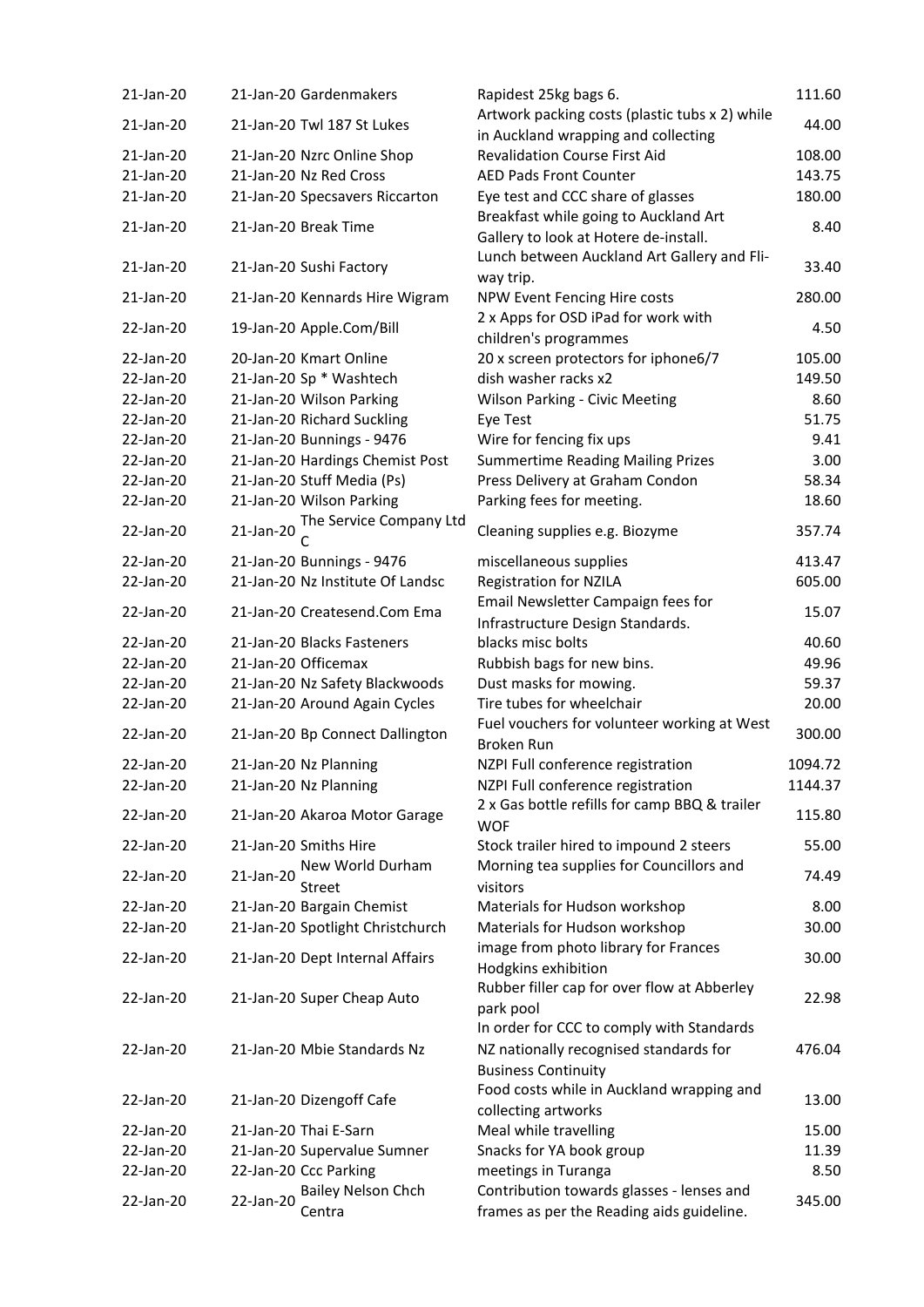| 22-Jan-20 |                     | 22-Jan-20 Lincraft NZ Limited                            | Threads and materials for sewing and<br>embroidery machines in Level 4 creative<br>space | 71.91   |
|-----------|---------------------|----------------------------------------------------------|------------------------------------------------------------------------------------------|---------|
| 22-Jan-20 |                     | 22-Jan-20 Hampton & Co Ltd                               | Hamptons display case materials                                                          | 191.72  |
| 22-Jan-20 |                     | 22-Jan-20 Twl 178 Barrington                             | Bean bag, beans, paddling pool for ball pit                                              | 67.50   |
| 22-Jan-20 |                     | 22-Jan-20 Pgg Wrightson Chch                             | Lids for water tanks                                                                     | 94.97   |
| 22-Jan-20 |                     | 22-Jan-20 Waterforce Christchurch                        | Solenoids for showers                                                                    | 331.03  |
| 22-Jan-20 |                     | 22-Jan-20 Mitre 10 Beckenham                             | Power drill bits and replacement power drill                                             | 137.57  |
| 22-Jan-20 |                     | 22-Jan-20 Paper Plus Barrington                          | 2020 diary                                                                               | 19.99   |
| 22-Jan-20 |                     | 22-Jan-20 Institute Of It Profes                         | ITQP IT Professionals annual membership                                                  | 295.00  |
| 22-Jan-20 |                     | 22-Jan-20 Placemakers Riccarton                          | Black tape for roping off area's within the<br><b>Botanic Garden x 2</b>                 | 106.00  |
| 22-Jan-20 |                     | 22-Jan-20 Irrigation Warehouse                           | Irrigation Sprinklers Naan x 2 for BG                                                    | 167.44  |
| 22-Jan-20 |                     | 22-Jan-20 Mitre 10 Mega Hornby                           | Workbench x 1 for potting in alpine yard                                                 | 199.00  |
| 22-Jan-20 |                     | 22-Jan-20 The Arts Centre                                | Venue Hire for Consenting & Compliance<br>Team Leader Update                             | 1287.50 |
| 22-Jan-20 |                     | 22-Jan-20 Photo & Video Interntnl                        | binoculars the bird watching and counting<br>from a distance                             | 474.00  |
| 22-Jan-20 |                     | 22-Jan-20 Xcm Group Limited                              | <b>Trousers</b>                                                                          | 104.42  |
| 22-Jan-20 |                     | 22-Jan-20 New World Northwood                            | Milk for re sale in the shop                                                             | 20.65   |
| 22-Jan-20 |                     | 22-Jan-20 Eb *archiving Email Sy                         | Library book                                                                             | 80.50   |
| 23-Jan-20 | $20$ -Jan-20 Iso/cs |                                                          | Coastal Hazards adaption planning<br>programme                                           | 315.01  |
| 23-Jan-20 |                     | 20-Jan-20 Paypal *hogartharts                            | Library book                                                                             | 113.76  |
| 23-Jan-20 |                     | 21-Jan-20 Ab* Abebooks Gapat2                            | Library book                                                                             | 23.94   |
| 23-Jan-20 |                     | 21-Jan-20 Christchurch Airport                           | Airport parking for picking up stakeholder                                               | 7.00    |
| 23-Jan-20 |                     | 21-Jan-20 Lil Regie Ltd                                  | Coastal dune conference costs                                                            | 345.00  |
| 23-Jan-20 |                     | 22-Jan-20 Irrigation Warehouse                           | <b>IRRIGATION SUPPLIES</b>                                                               | 91.69   |
| 23-Jan-20 |                     | 22-Jan-20 Caltex Hornby                                  | Milk for Hornby Library staff room                                                       | 9.80    |
| 23-Jan-20 |                     | 22-Jan-20 Nz Safety Blackwoods                           | <b>PPE</b>                                                                               | 758.62  |
|           |                     |                                                          | NZQA Unit Standard EWP Training and                                                      |         |
| 23-Jan-20 |                     | 22-Jan-20 Hire Knowledge                                 | Refresher Training for Scissor Lift and Self-<br>Propelled Boom Lift                     | 805.00  |
| 23-Jan-20 |                     | 22-Jan-20 Hampton & Co Ltd                               | Orbital sander                                                                           | 233.15  |
| 23-Jan-20 |                     | 22-Jan-20 Chch City Council Civic                        | Parking Coupons for team                                                                 | 46.50   |
| 23-Jan-20 |                     | 22-Jan-20 Hirepool Port A Loo                            | Pedestrian barriers to protect public whilst                                             | 138.00  |
|           |                     |                                                          | pool empty                                                                               |         |
| 23-Jan-20 |                     | 22-Jan-20 Signtech The Signmasters No Entry sign revised |                                                                                          | 483.00  |
| 23-Jan-20 | 22-Jan-20 Repco     |                                                          | Battery for sprayer.                                                                     | 184.00  |
| 23-Jan-20 |                     | 22-Jan-20 Wilson Parking                                 | Parking to attend meeting.                                                               | 14.60   |
| 23-Jan-20 | 22-Jan-20           | Pb Tech Online 09<br>5269200                             | USB cable for charging devices in contracts<br>managers vehicles                         | 22.55   |
| 23-Jan-20 |                     | 22-Jan-20 Aarque Group Limited                           | Yellow Printhead for HP7200 large format<br>printer                                      | 285.10  |
| 23-Jan-20 |                     | 22-Jan-20 Nightlife Music                                | Pioneer nightlife fees                                                                   | 343.52  |
| 23-Jan-20 |                     | 22-Jan-20 Philip Moore & Co (S                           | <b>Cleaning Products</b>                                                                 | 365.64  |
| 23-Jan-20 |                     | 22-Jan-20 Countdown                                      | Catering items for the consultation meeting<br>with March-15 Injured                     | 29.08   |
| 23-Jan-20 |                     | 22-Jan-20 Bunnings - 9476                                | General fastenings for signs install work                                                | 51.36   |
| 23-Jan-20 |                     | 22-Jan-20 Omc Power Equipment                            | 20 litre bio plus bar oil-and diamond edge<br>nylon for scrub cutter work                | 410.00  |
| 23-Jan-20 |                     | 22-Jan-20 Secure Parking Nz                              | parking for guest speaker at a meeting being<br>held in Turanga                          | 5.50    |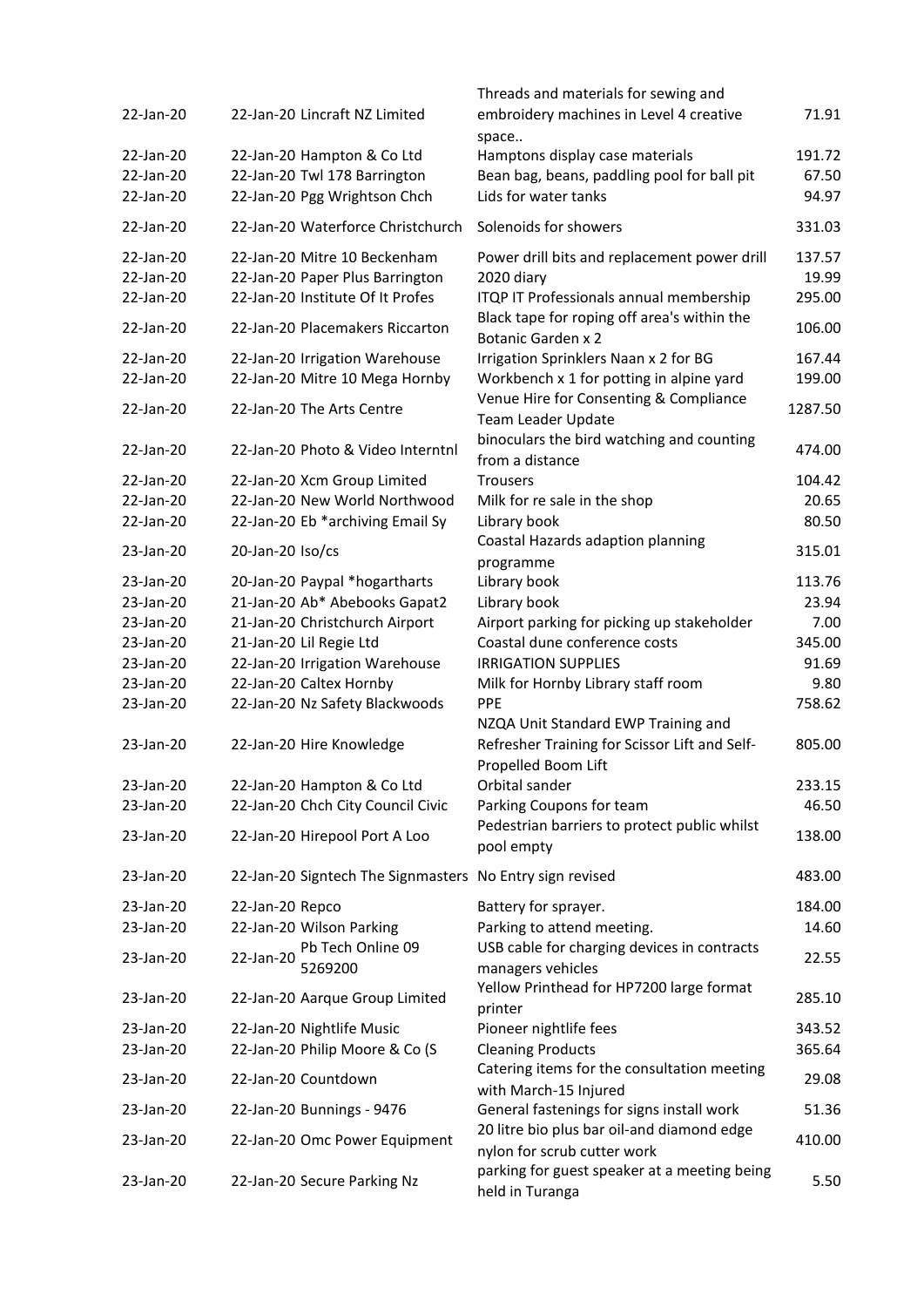| 23-Jan-20 | 22-Jan-20 Bunnings - 9476               | Ear muffs & hook for hydroslide plant room<br>QE <sub>2</sub>                                    | 20.80  |
|-----------|-----------------------------------------|--------------------------------------------------------------------------------------------------|--------|
| 23-Jan-20 | 22-Jan-20 Nz Safety Blackwoods          | H & S sign for plant room to wear ear muffs<br>plus red marker pen for same                      | 42.95  |
| 23-Jan-20 | 22-Jan-20 Super Cheap Auto              | 10 litre fuel can for jellie park portable                                                       | 25.99  |
| 23-Jan-20 | 22-Jan-20 Hcd Christchurch              | New camlock fittings for vacuum hose at<br>Jellie Park                                           | 85.45  |
| 23-Jan-20 | 22-Jan-20 Bp 2go Linwood                | Fuel purchase                                                                                    | 56.65  |
| 23-Jan-20 | 22-Jan-20 Dizengoff Cafe                | Food and drink costs while in Auckland                                                           | 8.50   |
| 23-Jan-20 | 22-Jan-20 Dizengoff Cafe                | Food and drink costs while in Auckland                                                           | 45.50  |
| 23-Jan-20 | 22-Jan-20 Ramen Takara Limited          | Food and drink costs while in Auckland                                                           | 46.50  |
| 23-Jan-20 | 22-Jan-20 Hornby Toolshed               | DeWalt Flexvolt Starter Kit Battery and<br>Charger for line trimmers                             | 337.61 |
|           |                                         | Office milk supplies and phone charger cord                                                      |        |
| 23-Jan-20 | 22-Jan-20 Bp Connect Hoon Hay           | for ranger vehicle                                                                               | 34.39  |
| 23-Jan-20 | 22-Jan-20 George Henry & Co             | engraver for naming small plant                                                                  | 130.00 |
| 23-Jan-20 | 22-Jan-20 Hire Knowledge                | <b>EWP</b> certification                                                                         | 437.00 |
| 23-Jan-20 | 22-Jan-20 Sthn Inst Tech                | <b>Adult and Tertiary Teaching</b>                                                               | 42.00  |
| 23-Jan-20 | 22-Jan-20 Mitre 10 Beckenham            | Bot, nuts washer for panic button                                                                | 4.94   |
| 23-Jan-20 | The Service Company Ltd<br>22-Jan-20    | Cleaning products                                                                                | 94.89  |
| 23-Jan-20 | 22-Jan-20 Vegeland                      | animal area, fruit and veges for them                                                            | 13.10  |
| 23-Jan-20 | 22-Jan-20 Chch City Council Civic       | Car park coupons for me and the team                                                             | 62.00  |
| 23-Jan-20 | 22-Jan-20 Ross Galt Lock & Key          | Super key reel return spring for key                                                             | 31.50  |
| 23-Jan-20 | 22-Jan-20 Ross Galt Lock & Key          | Parks masters keys and cylinder reel                                                             | 89.00  |
| 23-Jan-20 | 22-Jan-20 Devonport Chocolates          | Chocolates for sale in B G V C Gift shop                                                         | 430.68 |
| 23-Jan-20 | 23-Jan-20 New World Northwood           | <b>MILK FOR SHOP</b>                                                                             | 28.50  |
| 23-Jan-20 | 23-Jan-20 New World Fendalton           | baking paper for staff kitchen                                                                   | 3.89   |
| 23-Jan-20 | Mitre 10 Mega<br>23-Jan-20<br>Ferrymead | Temp Chlorine Tap Key                                                                            | 9.36   |
| 23-Jan-20 | 23-Jan-20 Twl 175 South City            | 2020 Diaries                                                                                     | 24.00  |
| 23-Jan-20 | 23-Jan-20 Mrc Global (NZ) Ltd           | Storage tank modifications - WO                                                                  | 297.70 |
| 23-Jan-20 | 23-Jan-20 Spotlight Christchurch        | Duvets and fabric for Cosmo; cotton threads<br>and velcro fro tivavae                            | 334.00 |
| 23-Jan-20 | 23-Jan-20 Trowel Trades Chch            | <b>Paint materials for Persistent Encounters</b>                                                 | 65.20  |
| 23-Jan-20 | 23-Jan-20 Resene Lichfield St 031       | Paint samples for Persistent Encounters<br>Exhibition                                            | 74.28  |
| 23-Jan-20 | 23-Jan-20 Nz Institute Of Landsc        | <b>Registration for NZILA</b>                                                                    | 605.00 |
| 23-Jan-20 | 23-Jan-20 Rubber Monkey Sales           | Microphone needed for video recording.<br>Afternoon tea biscuits and milk for Akaroa             | 252.90 |
| 23-Jan-20 | 23-Jan-20 Four Square Akaroa            | Wastewater Working Party 23 January                                                              | 13.77  |
| 23-Jan-20 | 23-Jan-20 Twl 123 Eastgate              | meeting<br>Bike locks for Aranui, raro for Aranui event<br>(on sale), string for NB kite making. | 71.88  |
| 23-Jan-20 | 23-Jan-20 Countdown                     | Milk for staff room as no delivery for New<br>Brighton Library - ongoing                         | 5.27   |
| 23-Jan-20 | 23-Jan-20 Mitre 10 Beckenham            | Graffiti remover                                                                                 | 25.10  |
| 23-Jan-20 | 23-Jan-20 Mitre 10 Mega Papanui         | Work wear                                                                                        | 15.96  |
| 23-Jan-20 | 23-Jan-20 The Return Of Rad             | Coffee between pick ups                                                                          | 17.50  |
| 23-Jan-20 | 23-Jan-20 Twl 178 Barrington            | Black books for mentoring programme                                                              | 18.98  |
| 23-Jan-20 | 23-Jan-20 New World Prestons            | Milk for staff                                                                                   | 7.10   |
| 24-Jan-20 | 21-Jan-20 Justins Active Managem        | active management course attendance                                                              | 206.59 |
| 24-Jan-20 | 22-Jan-20 Createsend.Com Ema            | Campaign Monitor Email Newsletter for<br>Riccarton Road January 2020 (216                        | 10.24  |

| Bunnings - 9476             | Ear muffs & hook for hydroslide plant room<br>QE <sub>2</sub>                                                     | 20.80   |
|-----------------------------|-------------------------------------------------------------------------------------------------------------------|---------|
| Nz Safety Blackwoods        | H & S sign for plant room to wear ear muffs<br>plus red marker pen for same                                       | 42.95   |
| Super Cheap Auto            | 10 litre fuel can for jellie park portable                                                                        | 25.99   |
| <b>Hcd Christchurch</b>     | New camlock fittings for vacuum hose at<br>Jellie Park                                                            | 85.45   |
| Bp 2go Linwood              | Fuel purchase                                                                                                     | 56.65   |
| Dizengoff Cafe              | Food and drink costs while in Auckland                                                                            | 8.50    |
| Dizengoff Cafe              | Food and drink costs while in Auckland                                                                            | 45.50   |
| Ramen Takara Limited        | Food and drink costs while in Auckland                                                                            | 46.50   |
| Hornby Toolshed             | DeWalt Flexvolt Starter Kit Battery and<br>Charger for line trimmers                                              | 337.61  |
| Bp Connect Hoon Hay         | Office milk supplies and phone charger cord<br>for ranger vehicle                                                 | 34.39   |
| George Henry & Co           | engraver for naming small plant                                                                                   | 130.00  |
| Hire Knowledge              | <b>EWP</b> certification                                                                                          | 437.00  |
| <b>Sthn Inst Tech</b>       | <b>Adult and Tertiary Teaching</b>                                                                                | 42.00   |
| Mitre 10 Beckenham          | Bot, nuts washer for panic button                                                                                 | 4.94    |
| The Service Company Ltd     |                                                                                                                   |         |
| С                           | Cleaning products                                                                                                 | 94.89   |
| Vegeland                    | animal area, fruit and veges for them                                                                             | 13.10   |
| Chch City Council Civic     | Car park coupons for me and the team                                                                              | 62.00   |
| Ross Galt Lock & Key        | Super key reel return spring for key                                                                              | 31.50   |
| Ross Galt Lock & Key        | Parks masters keys and cylinder reel                                                                              | 89.00   |
| <b>Devonport Chocolates</b> | Chocolates for sale in B G V C Gift shop                                                                          | 430.68  |
| New World Northwood         | <b>MILK FOR SHOP</b>                                                                                              | 28.50   |
| New World Fendalton         | baking paper for staff kitchen                                                                                    | 3.89    |
| Mitre 10 Mega               |                                                                                                                   |         |
| Ferrymead                   | Temp Chlorine Tap Key                                                                                             | 9.36    |
| Twl 175 South City          | 2020 Diaries                                                                                                      | 24.00   |
| Mrc Global (NZ) Ltd         | Storage tank modifications - WO                                                                                   | 297.70  |
|                             | Duvets and fabric for Cosmo; cotton threads                                                                       |         |
| Spotlight Christchurch      | and velcro fro tivavae                                                                                            | 334.00  |
| <b>Trowel Trades Chch</b>   | Paint materials for Persistent Encounters<br>Paint samples for Persistent Encounters                              | 65.20   |
| Resene Lichfield St 031     | Exhibition                                                                                                        | 74.28   |
| Nz Institute Of Landsc      | <b>Registration for NZILA</b>                                                                                     | 605.00  |
| <b>Rubber Monkey Sales</b>  | Microphone needed for video recording.<br>Afternoon tea biscuits and milk for Akaroa                              | 252.90  |
| Four Square Akaroa          | Wastewater Working Party 23 January<br>meeting                                                                    | 13.77   |
| Twl 123 Eastgate            | Bike locks for Aranui, raro for Aranui event                                                                      | 71.88   |
| Countdown                   | (on sale), string for NB kite making.<br>Milk for staff room as no delivery for New<br>Brighton Library - ongoing | 5.27    |
| Mitre 10 Beckenham          | Graffiti remover                                                                                                  | 25.10   |
| Mitre 10 Mega Papanui       | Work wear                                                                                                         | 15.96   |
| The Return Of Rad           | Coffee between pick ups                                                                                           | 17.50   |
| Twl 178 Barrington          | Black books for mentoring programme                                                                               | 18.98   |
| <b>New World Prestons</b>   | Milk for staff                                                                                                    | 7.10    |
| Justins Active Managem      | active management course attendance                                                                               | 206.59  |
| Croatacond Cam Ema          | Campaign Monitor Email Newsletter for                                                                             | 1 N 7 1 |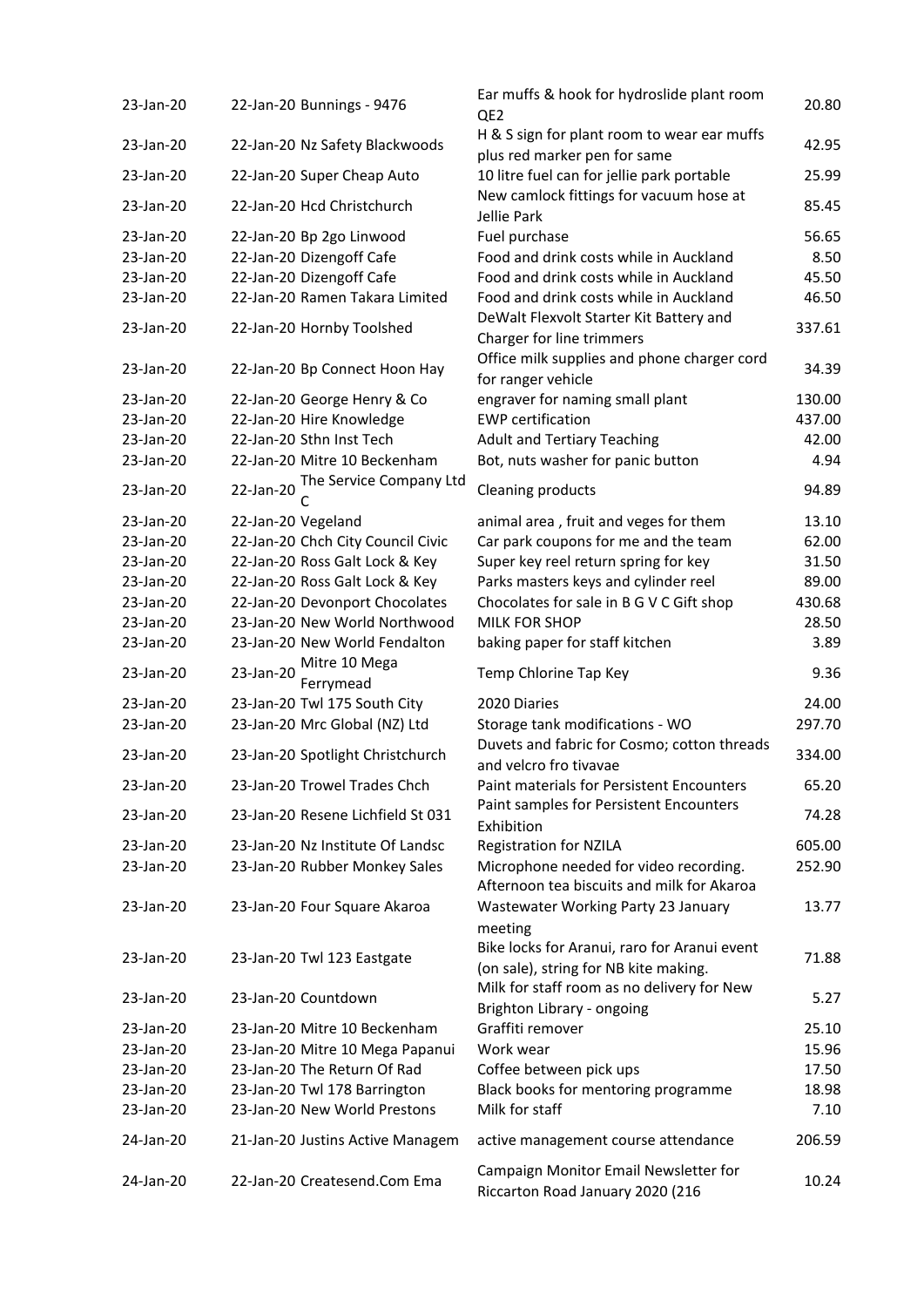| 24-Jan-20 | 22-Jan-20 Createsend.Com Ema          | Campaign Monitor Email Newsletter for         |
|-----------|---------------------------------------|-----------------------------------------------|
|           |                                       | Lyttelton Harbour Wastewater Project.         |
| 24-Jan-20 | 22-Jan-20 Stk*shutterstock            | Music fees for Video.                         |
| 24-Jan-20 | Amzn Mktp<br>22-Jan-20                | koosh balls and bangles to replace sensory    |
|           | Us*dk9zw56a3                          | items for Babytime packs                      |
| 24-Jan-20 | Amzn Mktp<br>22-Jan-20                | 2 x Technical colour management and           |
|           | Us*vv0pp1y23                          | photography books                             |
| 24-Jan-20 | 22-Jan-20 Gilmore Global Us           | Auto Cad eBook for team Preston               |
| 24-Jan-20 | 22-Jan-20 Ramen Takara Limited        | Dinner in Auckland                            |
| 24-Jan-20 | 23-Jan-20 Couplands Bakeries          | <b>BREAD FOR SHOP</b>                         |
| 24-Jan-20 | 23-Jan-20 Cranfield Glass             | REPAIR BROKEN GLASS MALE NEW                  |
|           |                                       | <b>AMMENTITIES</b>                            |
| 24-Jan-20 | 23-Jan-20 Bunnings - 9482             | STATUE OIL CEMIX PEGS BOLTS SCREWS            |
| 24-Jan-20 | 23-Jan-20 Fosters Outdoor Power       | line for weedeaters                           |
| 24-Jan-20 | 23-Jan-20 Envirowaste                 | Disposal of paint                             |
| 24-Jan-20 | 23-Jan-20 Mainland Fasterners         | In House Maintenance - WO                     |
|           |                                       | New LED Bulbs for Uncomfortable Silence       |
| 24-Jan-20 | 23-Jan-20 Ideal Electrical            | Exhibition                                    |
| 24-Jan-20 | 23-Jan-20 Bunnings - 9476             | Paint accessories for GC counter Top          |
| 24-Jan-20 | 23-Jan-20 The National Business       | <b>Monthly Subscription NBR</b>               |
| 24-Jan-20 | 23-Jan-20 Australasian Registrar      | ARC conference registration                   |
|           |                                       | Rubbish Removal multiple Sites East side of   |
| 24-Jan-20 | 23-Jan-20 Ecodrop Metro               | Christchurch only                             |
| 24-Jan-20 | 23-Jan-20 Wilson Parking              | meeting attendance parking costs              |
| 24-Jan-20 | 23-Jan-20 Wilson Parking              | parking fee meeting at HSBC                   |
|           |                                       | texture items x2 noodle boxes for feely tub   |
| 24-Jan-20 | 23-Jan-20 Just Incredible Barring     | room theme                                    |
| 24-Jan-20 | 23-Jan-20 No 1 Shoes 1027             | jandels for textured boards for SC            |
|           |                                       | Items for room theme Chinese New Year,        |
| 24-Jan-20 | 23-Jan-20 Look Sharp Store            | birthday party banners for birthdays in SC    |
| 24-Jan-20 | 23-Jan-20 Westfield Gift Voucher      | Volunteer and group recognition               |
| 24-Jan-20 | 23-Jan-20 Debitsuccess                | Myzone monthly fee                            |
|           |                                       | Meeting to discuss with NZ Police re security |
| 24-Jan-20 | 23-Jan-20 Westend Stories             | of March-15 memorial event 2020               |
|           |                                       | Registration for trailer Duvachelles holiday  |
| 24-Jan-20 | 23-Jan-20 Nz Transport Agency         | park                                          |
| 24-Jan-20 | 23-Jan-20 Miss Istanbul               | Food and drink costs while in Auckland        |
| 24-Jan-20 | 23-Jan-20 Bunnings - 9482             | Paint and associated accessories              |
| 24-Jan-20 | 23-Jan-20 Mitre 10 Beckenham          | key rings and hooks for vehicle tags          |
|           |                                       |                                               |
| 24-Jan-20 | <b>Storage Box-Tower</b><br>23-Jan-20 | Large rubbish bins for Duvauchelle depot      |
|           | Junctio                               | tearooms                                      |
| 24-Jan-20 | 23-Jan-20 Bestie Cafe                 | <b>Breakfast in Auckland</b>                  |
| 24-Jan-20 | 24-Jan-20 Wsl Eastgate                | 2020 Diary                                    |
| 24-Jan-20 | 24-Jan-20 Hampton & Co Ltd            | Sanding discs                                 |
| 24-Jan-20 | 24-Jan-20 Ccc Parking                 | Parking fees for meeting.                     |
| 24-Jan-20 | 24-Jan-20 Spotlight Christchurch      | Zip to replace closing attachment on          |
|           |                                       | Babytimes bag                                 |
| 24-Jan-20 | 24-Jan-20 Countdown                   | Food from supermarket for a board             |
|           |                                       | workshop- for 2 days.                         |
| 24-Jan-20 | 24-Jan-20 Armstrong Locksmiths        | Labor only - Safe repair - Civic Key Cabinet  |
| 24-Jan-20 | 24-Jan-20 Placemakers Riccarton       | Groves nitrile disp for spraying.             |
| 24-Jan-20 | 24-Jan-20 Wsl Hornby                  | 4 x Ink cartridges and 1 folder               |
| 24-Jan-20 | Mitre 10 Mega<br>24-Jan-20            | Bird proofing materials purchased for         |
|           | Ferrymead                             | shelter                                       |
| 24-Jan-20 | 24-Jan-20 Pak N Save Riccarton        | Supplies for Community Board Bus Tour         |
| 24-Jan-20 | 24-Jan-20 Placemakers Riccarton       | Glue and polyurethane for workshop            |

| 24-Jan-20              | 22-Jan-20 Createsend.Com Ema                | Campaign Monitor Email Newsletter for                                         | 11.07  |
|------------------------|---------------------------------------------|-------------------------------------------------------------------------------|--------|
|                        |                                             | Lyttelton Harbour Wastewater Project.                                         |        |
| 24-Jan-20              | 22-Jan-20 Stk*shutterstock                  | Music fees for Video.                                                         | 87.57  |
| 24-Jan-20              | Amzn Mktp<br>22-Jan-20                      | koosh balls and bangles to replace sensory                                    | 142.67 |
|                        | Us*dk9zw56a3                                | items for Babytime packs                                                      |        |
| 24-Jan-20              | Amzn Mktp<br>22-Jan-20                      | 2 x Technical colour management and                                           | 355.77 |
|                        | Us*vv0pp1y23<br>22-Jan-20 Gilmore Global Us | photography books<br>Auto Cad eBook for team Preston                          | 153.85 |
| 24-Jan-20<br>24-Jan-20 | 22-Jan-20 Ramen Takara Limited              | Dinner in Auckland                                                            | 52.50  |
|                        |                                             | <b>BREAD FOR SHOP</b>                                                         | 12.00  |
| 24-Jan-20              | 23-Jan-20 Couplands Bakeries                | REPAIR BROKEN GLASS MALE NEW                                                  |        |
| 24-Jan-20              | 23-Jan-20 Cranfield Glass                   | <b>AMMENTITIES</b>                                                            | 175.37 |
| 24-Jan-20              | 23-Jan-20 Bunnings - 9482                   | STATUE OIL CEMIX PEGS BOLTS SCREWS                                            | 392.09 |
| 24-Jan-20              | 23-Jan-20 Fosters Outdoor Power             | line for weedeaters                                                           | 49.00  |
| 24-Jan-20              | 23-Jan-20 Envirowaste                       | Disposal of paint                                                             | 258.50 |
| 24-Jan-20              | 23-Jan-20 Mainland Fasterners               | In House Maintenance - WO                                                     | 311.08 |
|                        |                                             | New LED Bulbs for Uncomfortable Silence                                       |        |
| 24-Jan-20              | 23-Jan-20 Ideal Electrical                  | Exhibition                                                                    | 518.61 |
| 24-Jan-20              | 23-Jan-20 Bunnings - 9476                   | Paint accessories for GC counter Top                                          | 34.68  |
| 24-Jan-20              | 23-Jan-20 The National Business             | <b>Monthly Subscription NBR</b>                                               | 35.00  |
| 24-Jan-20              | 23-Jan-20 Australasian Registrar            | ARC conference registration                                                   | 424.86 |
| 24-Jan-20              | 23-Jan-20 Ecodrop Metro                     | Rubbish Removal multiple Sites East side of<br>Christchurch only              | 37.79  |
| 24-Jan-20              | 23-Jan-20 Wilson Parking                    | meeting attendance parking costs                                              | 14.60  |
| 24-Jan-20              | 23-Jan-20 Wilson Parking                    | parking fee meeting at HSBC                                                   | 12.60  |
| 24-Jan-20              | 23-Jan-20 Just Incredible Barring           | texture items x2 noodle boxes for feely tub<br>room theme                     | 15.95  |
| 24-Jan-20              | 23-Jan-20 No 1 Shoes 1027                   | jandels for textured boards for SC                                            | 18.98  |
| 24-Jan-20              | 23-Jan-20 Look Sharp Store                  | Items for room theme Chinese New Year,                                        | 49.50  |
| 24-Jan-20              | 23-Jan-20 Westfield Gift Voucher            | birthday party banners for birthdays in SC<br>Volunteer and group recognition | 500.00 |
| 24-Jan-20              | 23-Jan-20 Debitsuccess                      | Myzone monthly fee                                                            | 253.00 |
|                        |                                             | Meeting to discuss with NZ Police re security                                 |        |
| 24-Jan-20              | 23-Jan-20 Westend Stories                   | of March-15 memorial event 2020                                               | 15.00  |
| 24-Jan-20              | 23-Jan-20 Nz Transport Agency               | Registration for trailer Duvachelles holiday<br>park                          | 32.48  |
| 24-Jan-20              | 23-Jan-20 Miss Istanbul                     | Food and drink costs while in Auckland                                        | 41.20  |
| 24-Jan-20              | 23-Jan-20 Bunnings - 9482                   | Paint and associated accessories                                              | 233.99 |
| 24-Jan-20              | 23-Jan-20 Mitre 10 Beckenham                | key rings and hooks for vehicle tags                                          | 22.62  |
| 24-Jan-20              | Storage Box-Tower<br>23-Jan-20              | Large rubbish bins for Duvauchelle depot                                      | 94.98  |
|                        | Junctio                                     | tearooms                                                                      |        |
| 24-Jan-20              | 23-Jan-20 Bestie Cafe                       | <b>Breakfast in Auckland</b>                                                  | 50.20  |
| 24-Jan-20              | 24-Jan-20 Wsl Eastgate                      | 2020 Diary                                                                    | 12.99  |
| 24-Jan-20              | 24-Jan-20 Hampton & Co Ltd                  | Sanding discs                                                                 | 9.15   |
| 24-Jan-20              | 24-Jan-20 Ccc Parking                       | Parking fees for meeting.                                                     | 5.50   |
| 24-Jan-20              | 24-Jan-20 Spotlight Christchurch            | Zip to replace closing attachment on<br>Babytimes bag                         | 5.00   |
| 24-Jan-20              | 24-Jan-20 Countdown                         | Food from supermarket for a board<br>workshop- for 2 days.                    | 21.58  |
| 24-Jan-20              | 24-Jan-20 Armstrong Locksmiths              | Labor only - Safe repair - Civic Key Cabinet                                  | 185.00 |
| 24-Jan-20              | 24-Jan-20 Placemakers Riccarton             | Groves nitrile disp for spraying.                                             | 24.99  |
| 24-Jan-20              | 24-Jan-20 Wsl Hornby                        | 4 x Ink cartridges and 1 folder                                               | 625.45 |
|                        | Mitre 10 Mega                               | Bird proofing materials purchased for                                         |        |
| 24-Jan-20              | 24-Jan-20<br>Ferrymead                      | shelter                                                                       | 75.64  |
| 24-Jan-20              | 24-Jan-20 Pak N Save Riccarton              | Supplies for Community Board Bus Tour                                         | 24.88  |
| 24-Jan-20              | 24-Jan-20 Placemakers Riccarton             | Glue and polyurethane for workshop                                            | 169.84 |